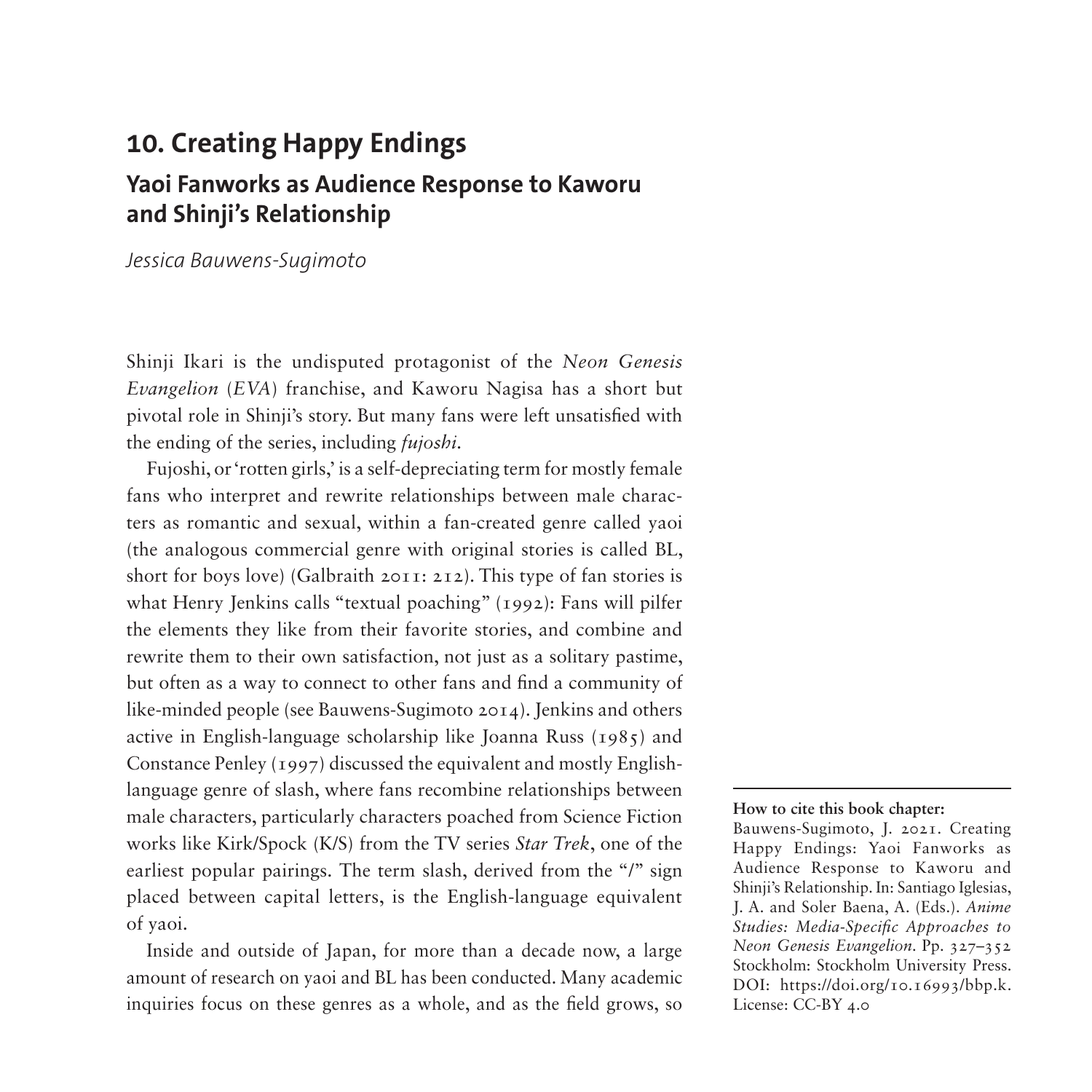do subgenres like BL featuring Arab princes (see Nagaike 2009). Some researchers investigate the activities of yaoi fans in particular locations, such as the Philippines (see Fermin 2013), but few yet have analyzed yaoi fanworks based on just one canon series, or one franchise, usually a work of popular fiction used as a source text for characters to form romantic and sexual connections in the fanwork. Yet, by doing so, it is possible to illuminate how one particular subset of fans, which is mostly female, resolve their issues with the ending of *EVA*. This chapter foregrounds the relationship between the *EVA* characters Kaworu and Shinji, called *Kawoshin*. The contraction Kawoshin is used as both shorthand for the couple in speech and a tag by many yaoi fans within their works, but also in discourse about the pairing on and offline. Kaworu's name is listed before Shinji's because most fujoshi see him as the more dominant character in their relationship, as will be detailed later.

Kawoshin fans devotedly explore the characters' relationship through their fanworks and create an endless variety of 'What if?' stories, whether in peer-produced *dōjinshi*, the prevalent type of fanwork in Japan and mostly available in printed form, traded between fans at specialized amateur markets, or online fanfiction, which is the most common type of fanwork globally (especially in English). Left wanting after Shinji killed Kaworu (in episode 24), Japanese and foreign yaoi fans have created vast amounts of Kawoshin stories and art for more than two decades. At present, the Kawoshin pairing is regarded as a classic, or *ōdō* (lit. way of the king) where *EVA* is concerned. The fan stories build on the relationship of the two characters within the 'canon,' that is to say, the texts they reference stretch from the initial TV anime series and the subsequent films, and to interviews with the director Hideaki Anno and his collaborators about the series, as well as about their interpersonal relationships. Within Anno's original series, the relationship is unstable and hazily defined, but it already transcends homosociality because of Kaworu's transgression of normative male (and human) boundaries, and precisely this tension, or the resolution of it, is a starting point for many fan stories.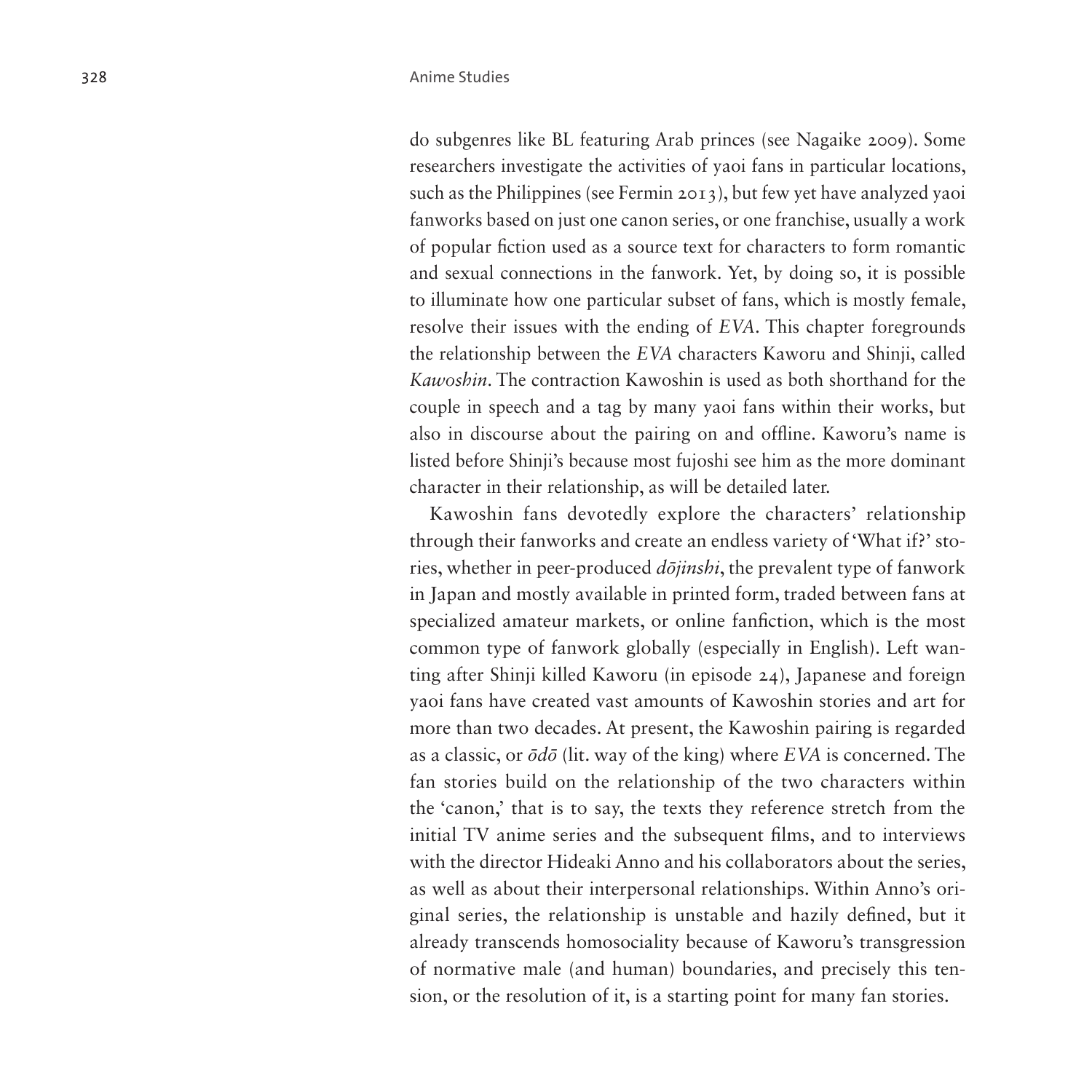As several chapters in this volume demonstrate, *EVA* is of endless fascination to fans, critics, scholars and those active in the anime industry because of its openness to interpretation and speculation. This chapter uses a digital ethnographic approach tailored to specific websites where fans are active (based on Herring 2004). It delves into the large amount of Kawoshin fan narratives currently available online, both novels and manga, to find out if and how yaoi fans engage with the issues that have been prevalent in general fan criticism as well as academic discourse on *EVA*, such as the deconstruction of the mecha genre or posthumanism.

The first part of this chapter looks at the way in which the characters interact in the initial TV, or canon, series and how fans' interpretation of these interactions vary wildly. The second part is a first and somewhat rough attempt at analyzing the most common tropes in popular Japanese and English language yaoi fan stories focusing on Kawoshin, as well as the related online discourse. The third part summarizes the methodological hurdles encountered along the way, which are caused by the fact that each fan site and community has its own culture and characteristics.

### **Looking for Kawoshin in Text and Subtext**

Yaoi fans extract 'proof' of a relationship between two male characters from within the narrative of the original or source work and between its lines. Yet, depending on perspective and desire to believe, this proof can be obvious or completely fabricated.

Many yaoi fanworks rewrite male characters who have been present in popular series from the initial episodes as a romantic couple. These include Naruto and Sasuke from *NARUTO*, Erin and Levi from *Attack on Titan*, Sebastian and Ciel from *Black Butler*, and Sherlock Holmes and Dr. Watson to name a non-anime example with a much longer history. Kawoshin is an exceptional pairing for yaoi standards since Kaworu appears very late in the series, in episode 24 of 26. The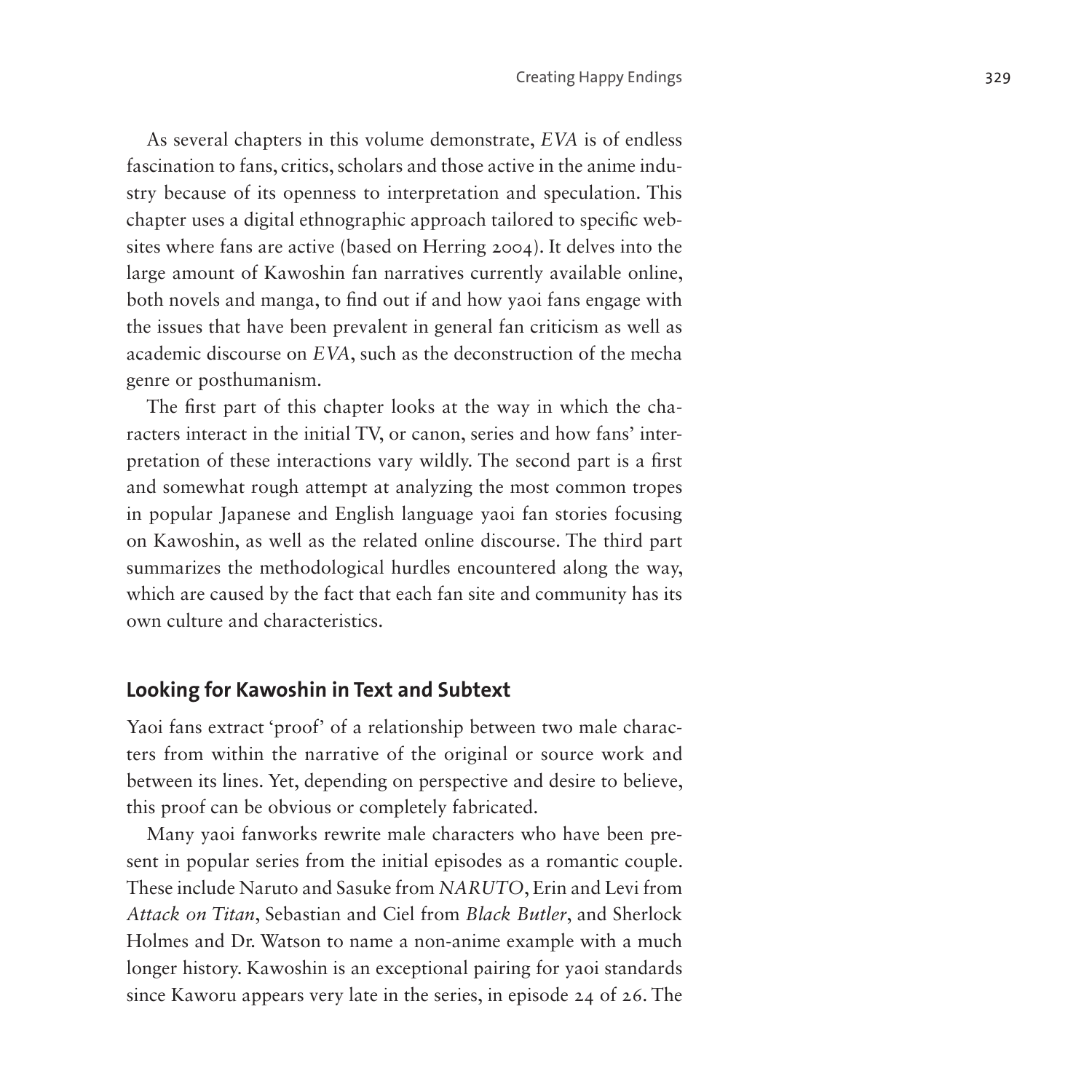time he spends with Shinji is a turning point in Shinji's life, eventually ending with Kaworu's demise, when he magnanimously sacrifices his immortality so that humanity may live, and dies by Shinji's hand, or the hand of the Eva unit operated by Shinji. There is an alternative ending in the Q theatrical release (*Evangelion: 3.0 You Can (Not) Redo*, 2012), in which Kaworu dies in a different way, but again self-sacrificially.

Whether before Kaworu's death he and Shinji were ever in a romantic and sexual relationship is like most things in *EVA* open to interpretation. The series itself, and in particular some works in the rest of the franchise, do suggest that there is more to the Kawoshin relationship than mere admiration, friendship, platonic love and finally betrayal and enmity. And this is what activates fannish imagination. But there are hurdles to the pairing of the two characters. One would be that Shinji is only 14, mid-puberty, which poses a risk for some fans, as in a number of jurisdictions it would be illegal to depict him in homosexual and/or graphically sexual situations. Thus, pictorial depictions are often off limits, and in some cases even written ones. Another is that Kaworu is the 17th Angel, immortal yet not indestructible. It is never clear if his notions of love, whether platonic or romantic, align with what humans consider to be love. As a character who has the power to destroy all of humanity but chooses to desist, his power is that of a god, and what he felt for Shinji may have been deeper than something a human can feel, yet still not necessarily sexual or romantic in nature. It is this openness to interpretation, the leaving open of many possibilities, that invites fans' imaginations to expand on Anno's story, allowing fans to make it their own stories too.

Many *EVA* fanworks are not yaoi. They feature other couples, most notably heterosexual romance between Shinji and Rei or Asuka, a potential love triangle which is supplied right from the start. In the series, Shinji and Kaworu get close extremely fast due to Kaworu's attitude, which differs fundamentally from those of the female characters in whom Shinji expresses sexual interest: Kaworu reads Shinji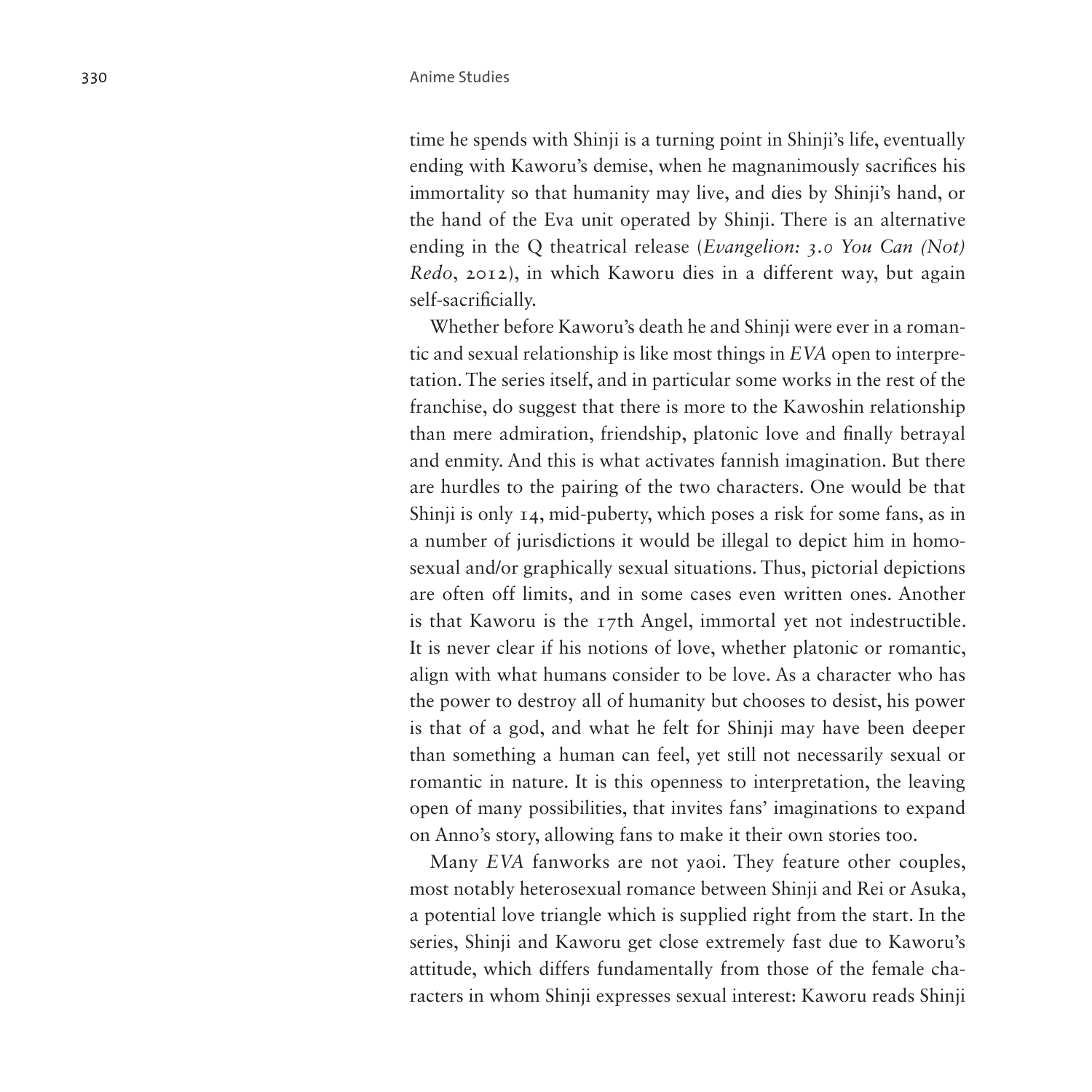like an open book and without hesitation discloses his insights into all of Shinji's insecurities, which embarrasses and confuses Shinji. Kaworu's lack of conventional physical boundaries only furthers Shinji's bewilderment, indicated by his blushing in many of his interactions with Kaworu.

When fans write Kawoshin, many interpret Shinji as more feminine relative to Kaworu, as is customary in yaoi as well as BL stories, where one character is usually coded as more masculine and called the *seme* (lit. attacker, top), while his paramour is the *uke* (lit. receiver, bottom). In *Seibo Evangelion* (*Holy Mother Evangelion*), an entire volume analyzing *EVA* and one of the earliest to do so, author and feminist SF critic Mari Kotani, also considered an expert on fandom, yaoi, feminism and the techno-gothic, discussed Kaworu as a queer (or *hentai*, i.e., 'perverse') character with both male and female characteristics, and remarks that Kaworu is a character purposefully made for "a special subset of fans from all over the country" (my translation, 1997: 90). She clarifies that she is talking about yaoi fans, of which there are now many more not just all over the country, but all over the world, and goes on to give a brief history of the yaoi genre (ibid.: 91) and how it relates to feminist critique, citing her 1994 book *Joseijō muishiki (*technogynosis*): Josei SF ron josetsu* (Unconscious Femininity, Technogynosis: An Introduction to Women's SF). For this book, she won the 15th *Nihon SF Taishō* (Japan SF Grand Prize), and she was one of the first critics to discuss yaoi from a feminist perspective.

Kaworu himself describes Adam as the mother of all Angels, which, as the first and last of his kind, makes him his own mother. What further feminizes Kaworu is that he is non-human, a dangerous creature akin to a monster, a "female who can wreck the infinite" (Kristeva 1982: 157), and therefore abject. In one of the most confusing scenes in the series, Kaworu calls the crucified Lilith, mother of all humans, Adam, causing more gender blurring.

Some fans new to Kawoshin yaoi do wonder why Shinji is always drawn as an uke, and one fan on a scanlation site offers this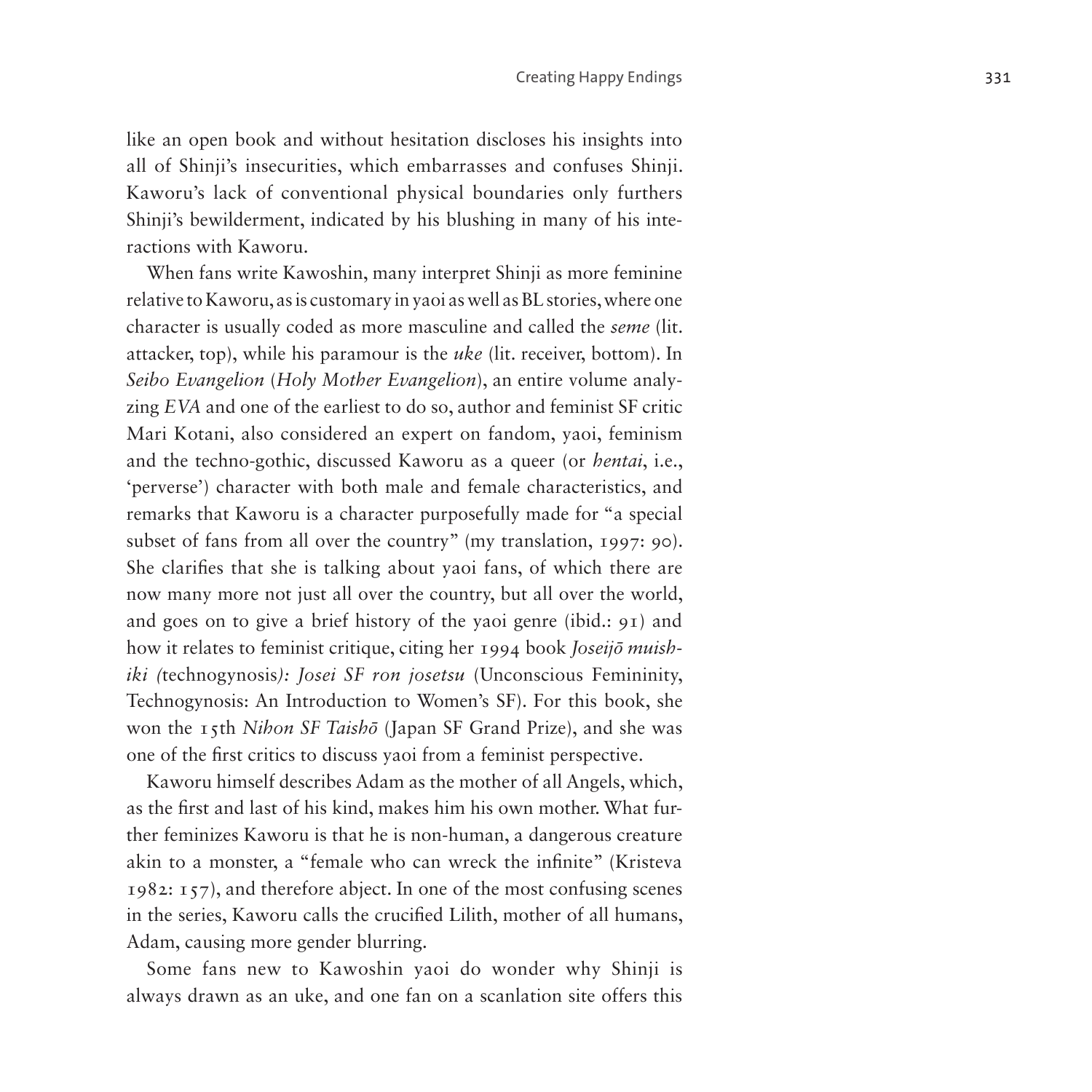explanation in the English comment section of an originally Japaneselanguage dōjin work, scanlated into English:

It's because Shinji throughout canon is almost always the passive/ dependent party. He lives for the approval of others, and rarely ever initiates things on his own . . . With Shinji as the bottom, you get to fill him up with the love, care and support he so desperately wants. (Squinut 2017)

Another fan responded to the comment, calling it insightful enough to want to frame it and put it on their wall, and others expressed agreement with the idea of filling Shinji up with love, which is what they want to see in fanworks as they were denied this by the source work.

Fans have been justifying their yaoi reading of Kawoshin by reference to authorial intention, but director Anno did not set out to explicitly depict the two characters as a romantic couple. This distinction is important in view of the controversy surrounding the new English subtitles of the 2019 Netflix adaptation. Anno supervised the translation and had the translator work as closely to the Japanese original as possible. Controversy arose when the Japanese word *suki*, used by Kaworu and directed at Shinji in episode 24, was translated as "like" rather than "love," the way it had been in earlier localizations. The ADV film 2003 localization (for DVD) translated the line *suki-tte koto sa* as "It means I love you"; however, the 1998 VHS ADV also translated it as "It means I like you."

Some fans heavily invested in the Kawoshin relationship insisted that anything less than explicit representation within the source work equals the erasure of real sexual minorities, and they launched a vicious and unwarranted attack on official translator Daniel M. Kanemitsu on social media. The word *suki* is in general translated as "like," whereas it takes a *daisuki* (lit. big like) to be translated as "love." The distinction can be murky and vague. Even when the distinction between "love" and "like" is clearly based on context, the characters' earlier interactions in the text, the depiction of their inner thoughts, their background and more, *suki* and *daisuki* can still be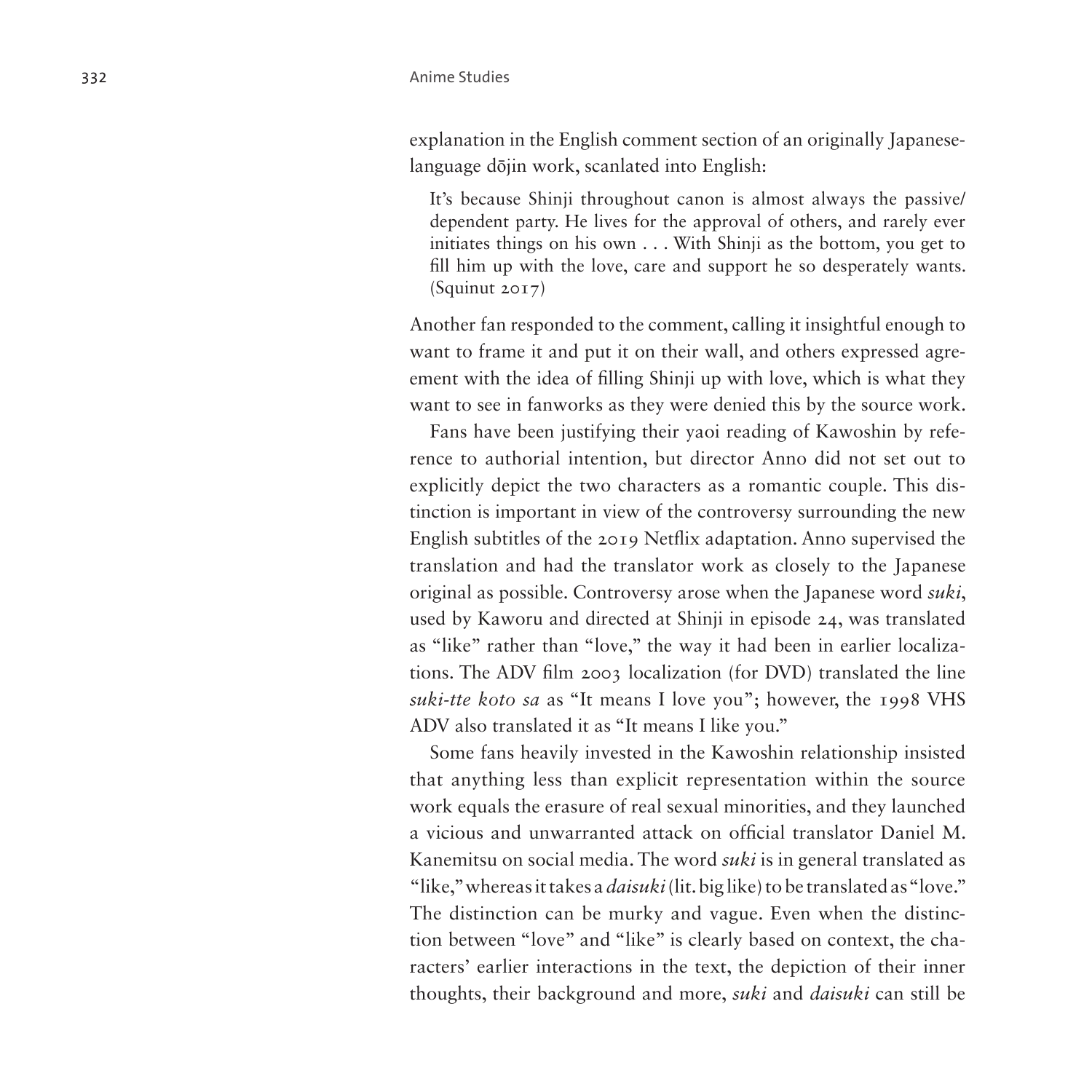"like" or "love" without carrying the nuance of romantic or sexual attraction. Given that Shinji and Kaworu have only three episodes to become close (episodes 24–26), and Kaworu comes on strong by very directly communicating his thoughts to Shinji, a like can still be interpreted as romantic: he may indeed mean love, but this is never clear, a common trait of interpersonal issues between the characters in *EVA*.

Among fans, not confined to yaoi, Shinji is widely regarded as an avatar for Anno since he voiced as much himself in a short essay included in the first volume of the 1995 *EVA* manga series, and while Kaworu does not necessarily have or need an avatar in the flesh, some fan and business insider sources (GAINAX 2008: 54–55) point out that part of Kaworu's character design, whether good looks or personality, is based on anime director Kunihiko Ikuhara, known for several seasons of *Sailor Moon* (1992–96) and *Revolutionary Girl Utena* (1997), and one of the people within the same industry whom Anno looks up to. When Ikuhara was interviewed in an article for the GAINAX volume *All about Nagisa Kaworu a Child of The EVANGELION*, subtitled "The magic of 'You are fine just the way you are'" (2008: 54–55), he said that one of Kaworu's other pivotal lines directed at Shinji, the famous "You are deserving of good-will"<sup>[1](#page-6-0)</sup> (translated as "You are deserving of love" in the 2003 ADV DVD), is something that he once may have said to Anno. In turn, Anno has stated that Ikuhara is someone whom he admires, and someone who encouraged his work as an anime creator.

Apart from Ikuhara being projected onto Kaworu, Shinji is habitually discussed within fandom as a stand-in for Anno, an avatar to work through his own psychological issues, which include depression. In this regard, fans refer to the fact that character designer Yoshiyuki Sadamoto had convinced Anno to use a male instead of a female protagonist (1999: n.p.), and that he sketched Shinji like the titular character of *Nadia—The Secret of Blue Water* (1990–93), only with short hair. 1. Original Japanese: *kōi ni atai suru yo*.

<span id="page-6-0"></span>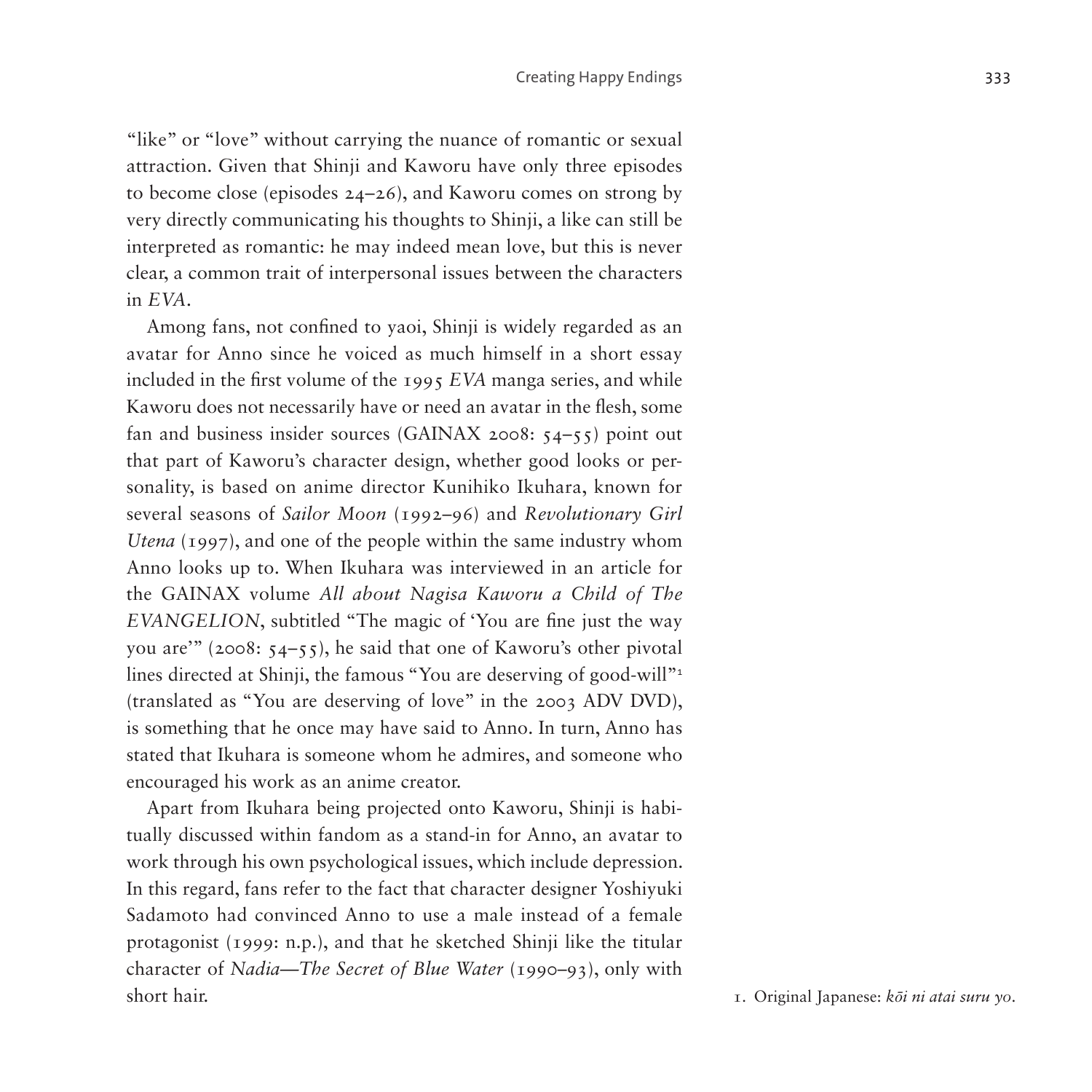Putting staff relations aside, Anno himself was clearly aware of yaoi fandom when he voiced that Kaworu is an idealized version of Shinji, in other words, everything Shinji aspires to, which meant for fans that their relationship could easily be rewritten as Shinji being in love with Kaworu. Anno made his comment in an interview in the first issue of *Bessatsu JUNE* (vol. 1, September 1996, n.p.), a companion publication to the oldest specialized magazine for *shōnen'ai* (lit. boys love, in disuse for contemporary BL stories) and *tanbi* (narratives focusing on male beauty, often but not always adolescent), *JUN/ JUNE* (1978–2012). *JUNE* magazine was a precursor of commercial BL and an offshoot from general girls' manga magazines, which were the first to publish shōnen'ai narratives. The magazine editors' motivation to interview Anno, who was not a BL anime director, rested on the knowledge that, at the time, Kawoshin was the hottest new pairing among Japanese fujoshi.

#### **Kawoshin Fanworks, an Analysis**

Kawoshin fans read and write stories about the couple not necessarily because they wish the source work would be different, but because through watching *EVA* they developed love for the characters, and this love translates into a desire for the characters to meet fates other than death—many and varied fates, often light-hearted, but sometimes as dark or darker than the source material itself. Looking at what fans do with Kaworu and Shinji in these stories and how they interpret and rewrite the source material, I aim to give some insight into a part of *EVA* and SF anime fandom that is skewed heavily toward the female.

#### Researching Fan Sites with Varying Amounts of Legality and Regulation

The main method used for this chapter is similar to the one used by my co-author and I in 2012 (published in 2013) when analyzing long fan narratives (up to half a million words) based on the anime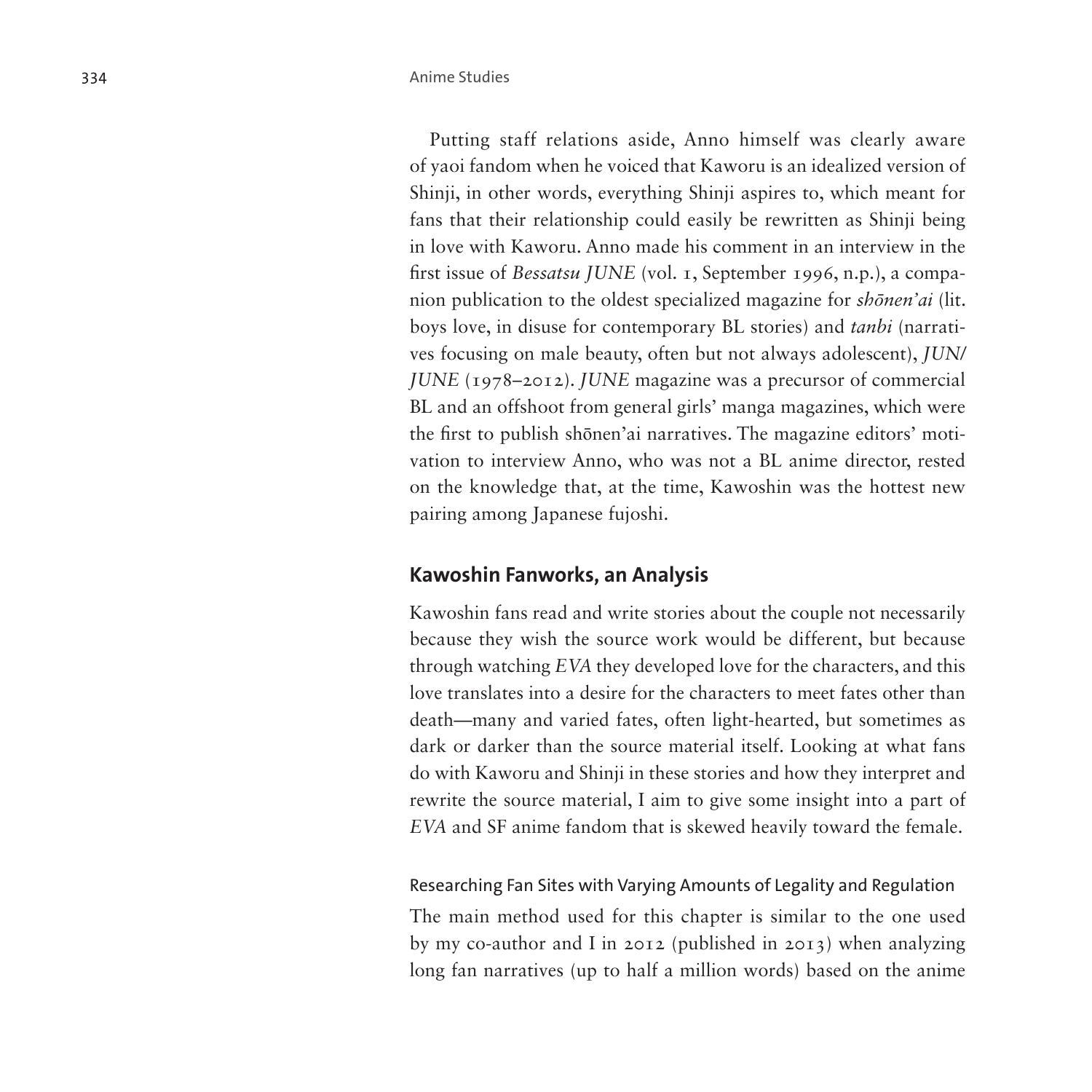and manga hit series *NARUTO*, written in English by male fans (Bauwens-Sugimoto & Renka 2013). Since it was impossible to analyze all stories on fanfiction.net—where I also examine Kawoshin stories this time around—and we were interested in not just the content of the stories, but also the interaction between fan authors and their readers, we narrowed our sample by looking at fan author/reader engagement, and limited our analysis to the top 10 stories, where author/reader engagement was highest (based on the number of comments per chapter). Because of its flexibility, we then used CMDA (Computer Mediated Discourse Analysis) as an approach to research online comments and interaction, or computer-mediated communication (based on Herring 2004) and to look for the most common tropes in the fanworks (the text), and the most common themes apparent in author/reader interaction (the metatext), which I also use this time. On a limited scale such as for this chapter, CDMA requires no specialized software (both times Google documents and spreadsheets were used) and similar to grounded theory, the findings emerge from the data, with tentative hypotheses starting to form from there. For this chapter, I looked at three different websites (ifanfiction.net, Pixiv and one unnamed site with pirated translations of dōjinshi) where fan-created content is posted and readers can comment. On the scanlation site, I examined the comments where there was a clear disconnect between the text, that is, the scanlated dōjinshi, and the metatext, that is, the comments by fans who often directly addressed the artists of these dōjinshi, but who never got a response as the artists had not authorized the uploading of their works on the website. All data for this chapter were gathered between 30 May and 13 July 2019. The considered fanworks and creator/reader interaction were all posted publicly online, though some of them without authorization by the fan author, in which case I will not name the site.

Given time and space restraints, the scope of this chapter is limited to works that are (also) known outside of Japan, and it is further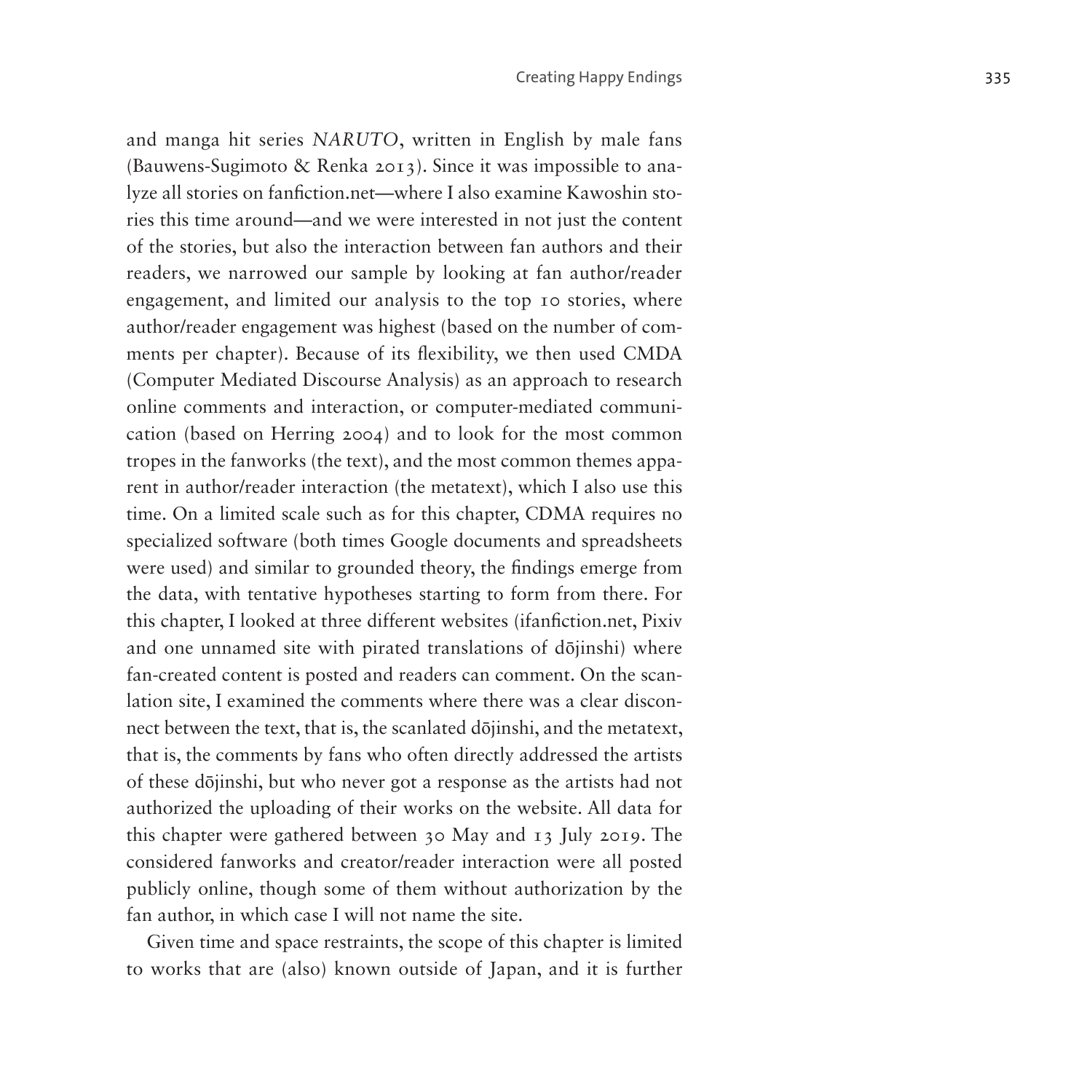limited to the major languages the Japanese Kawoshin fan narratives known overseas have been translated into. Where the work discussed is originally Japanese, I will mention which languages are readily available in scanlation, to capture the borderless nature of the fan discussion about the work in question.

A study should be verifiable and data gathered easy to interpret, but research into fanworks has to cope with very limited verifiable quantitative data and with materials that are published, traded and sold within a shadow economy in a legal gray zone (see McLelland 2018). Dōjinshi sold in Japan have a limited amount of copies, and fanworks published online may disappear suddenly, at the whim of the author or an administrator of the website.

#### Kawoshin Fanworks on fanfiction.net and Pixiv

Fanfiction.net, established in 1998, is the largest, and oldest, multilingual all-genre fansite on the Internet (mostly English, but boasting a total of over 40 language options) and also the one we used in 2013 when sourcing *NARUTO* fan narratives (Bauwens-Sugimoto & Renka 2013). Pixiv is an online fanwork archive that went live in 2007. Originally geared toward Japanese users, it hosts mostly drawn content (illustration and manga), as well as some written works, mainly fan novellas and novels. As its popularity outside of Japan grew, so did the diversity of its artists; to date, it has over 20 million users. I am looking at these two sites together and separate from the scanlation site discussed below because fanfiction.net is based in the United States, and given the 'fair use' doctrine in US copyright legislation, its content is legal. The fan content on Pixiv is not technically legal in accordance with Japanese law, but in a legal gray zone usually left undisturbed by copyright holders. Both sites have a certain amount of regulations to which submissions need to adhere and contributors upload only content they created. Scanlation sites, on the other hand, feature mostly pirated content uploaded without permission.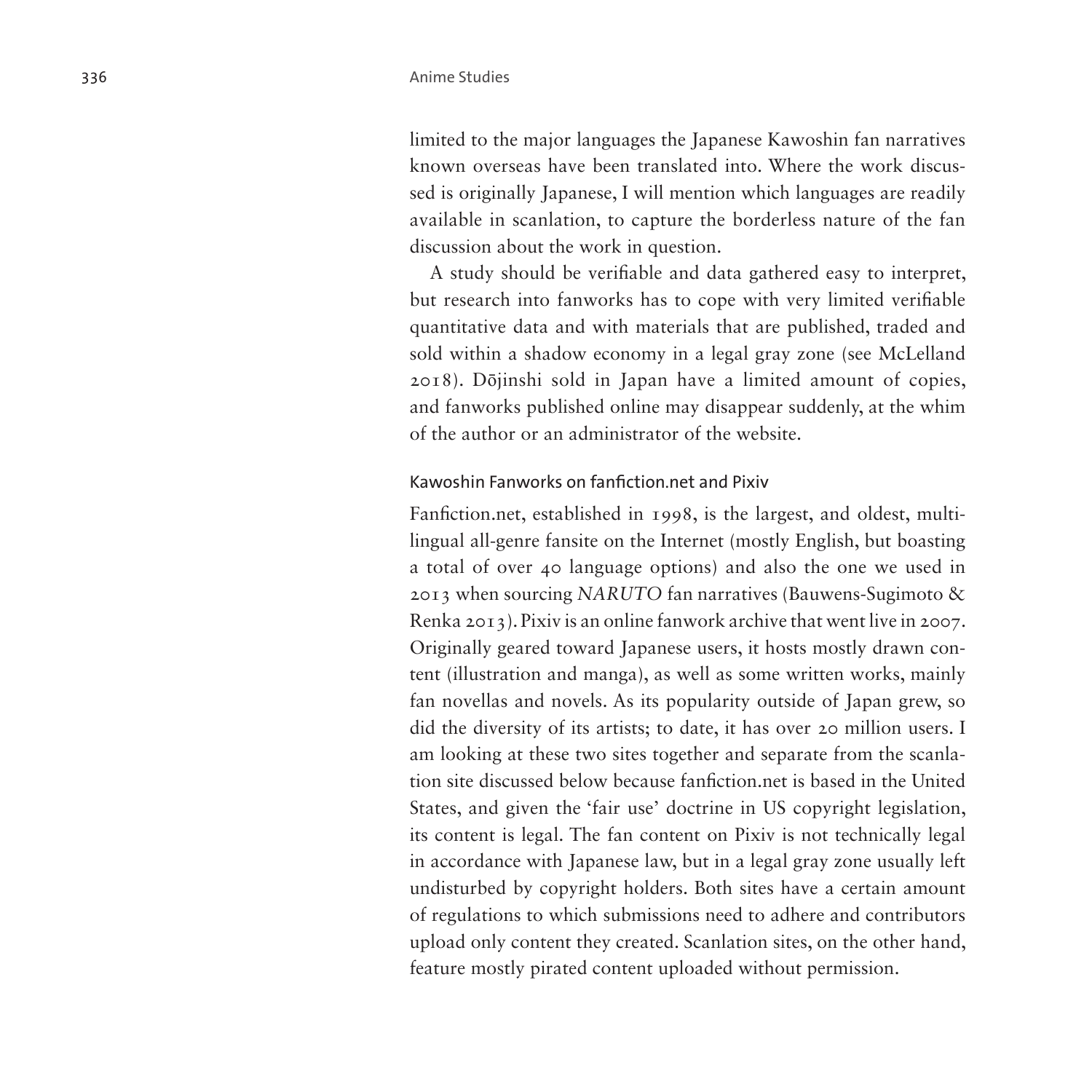Fanfiction.net's terms of service forbid the uploading of stories that are extremely sexual or violent in nature, which limits the extent to which fans can depict sexual encounters in their stories. By virtue of being written and not (porno)graphic in nature, Kawoshin stories on fanfiction.net are tamer than the illustrations, manga and fan novels posted on Pixiv and much tamer than the explicit dōjinshi hosted on scanlation sites.

Fanfiction.net has multiple sections divided by the media format of the original work on which fan stories are based, like books, TV, films, video games, musicals and more, and in its large Anime/Manga section, *EVA* to date has 8,500 stories, a modest amount compared to juggernauts in the same section like *NARUTO* (418,000) and *Inuyasha* (119,000), but still making the top 40 within its category. Fanfiction.net has a more user- and researcher-friendly interface than Pixiv, and allows the use of filters when searching for stories. With the genre filter 'romance' and the character A and character B filters for Kaworu N. and Shinji I., the site brings up 167 stories. A small margin of error is expected as some fan authors may use a tag mistakenly. Further narrowing it down, of these, 129 are written in English, of which nine are over 20,000 words long, with two longer than 100,000 words, all published between 2012 and 2017. The limited time span during which fans wrote such long stories is puzzling since *EVA* was distributed overseas more than a decade earlier, and the earliest *EVA* fanwork in English was published on the site in 1999. None of the stories created before 2012 that has a focus on the Kawoshin pairing is longer than a short story.

Given space constraints, I limited my analysis to the three longest stories as they demonstrate a more than casual dedication to the Kawoshin pairing by the author and the readers following them and giving feedback. All three deal with many of the complex issues present in the original work and may be inaccessible to those who haven't watched *EVA*. They were all written by the same author, Laryna6,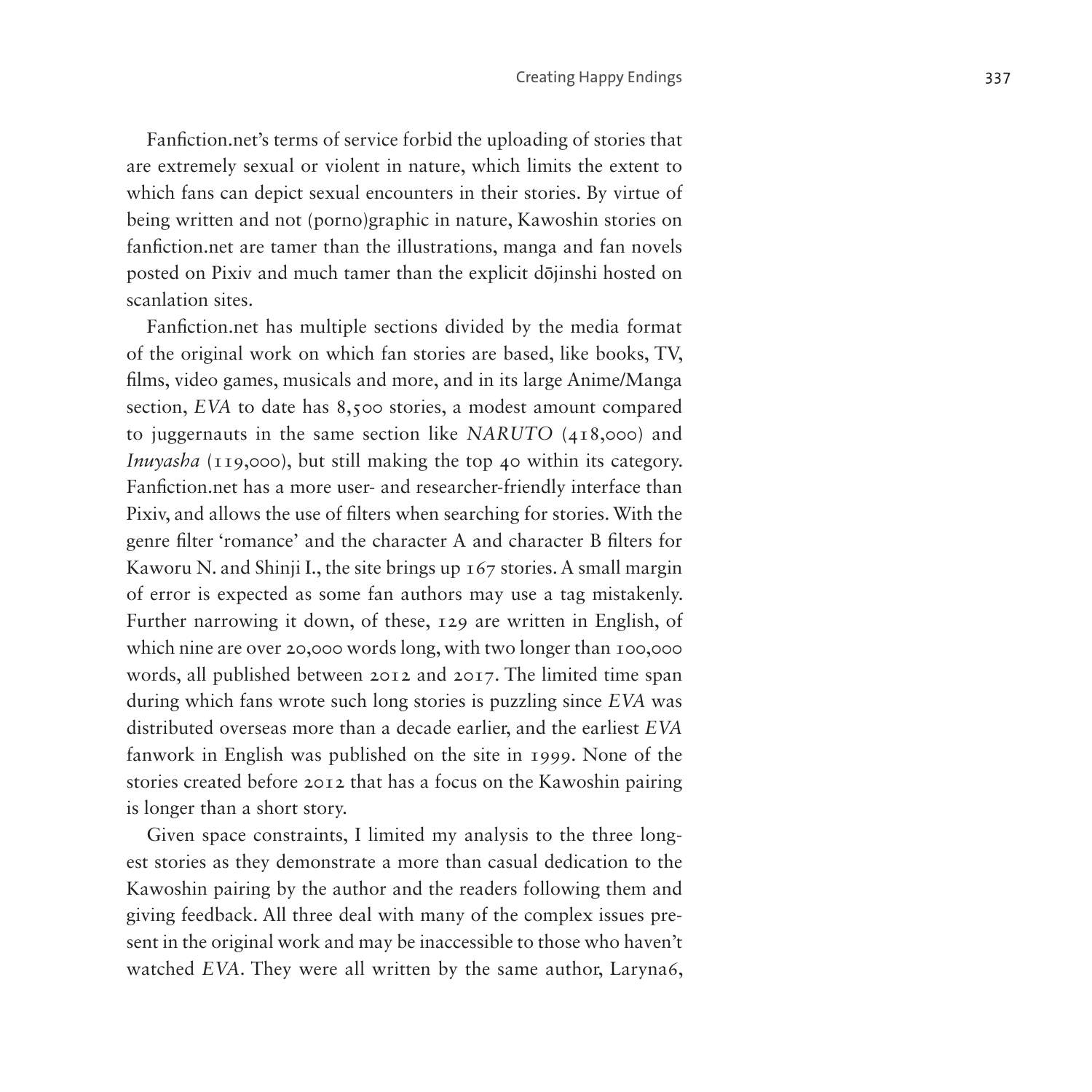between July 2012 and October 2014. Other long Kawoshin stories by different authors all have under 10 reviews, which shows a lack of engagement by the Kawoshin fans on the site with the stories, as well as the fan authors and their readers, and this limits insights to be gained from examining them. Laryna6's oldest story, *Book of Revels*, is an impressive 226,304 words long, divided into 46 chapters (93 reviews); the next, *This Alien Shore*, 132,118 words (52 reviews) is somewhat less popular with readers, and the newest, *Babylon*, 89,048 words (119 reviews) is not set in the *EVA* universe, but uses all the same characters. The stories' interpretation of the Kawoshin relationship, the reader reviews and the author's response to them form the basis for my analysis.

The first thing the author does in *Book of Revels* is to tell readers the story is a slashfic. The term slash (see above) is still used for written fanworks featuring romance between male characters, while some fans use slash and yaoi interchangeably or will stick to yaoi for fanwork based on Japanese productions and slash for others.

The author Laryna6 engages with comments on the story by writing short author's notes at the start or end of each chapter. She is well-versed in obscure *EVA* details from all versions. She sets her story in an alternative universe where Kaworu is initially called by his Angel name Tabris. He takes control of SEELE and turns it into an organization that defends the Lilim, which takes caring about Shinji to another level. When Shinji and Kaworu first sleep together, their physical union is described as a merging rather than intercourse, and until the very last chapter, merging is how they make love, distinguishing the author's interpretation significantly from the other works examined for this chapter. There is a comical note about the way the author sees Kawoshin in chapter 24, and her use of the word uke here means she is aware of yaoi, making the designation of her story as slash intentional:

There's a joke about "What happens when you put two ukes in a boat? They fix the boat." Or in this case work together to fix the planet.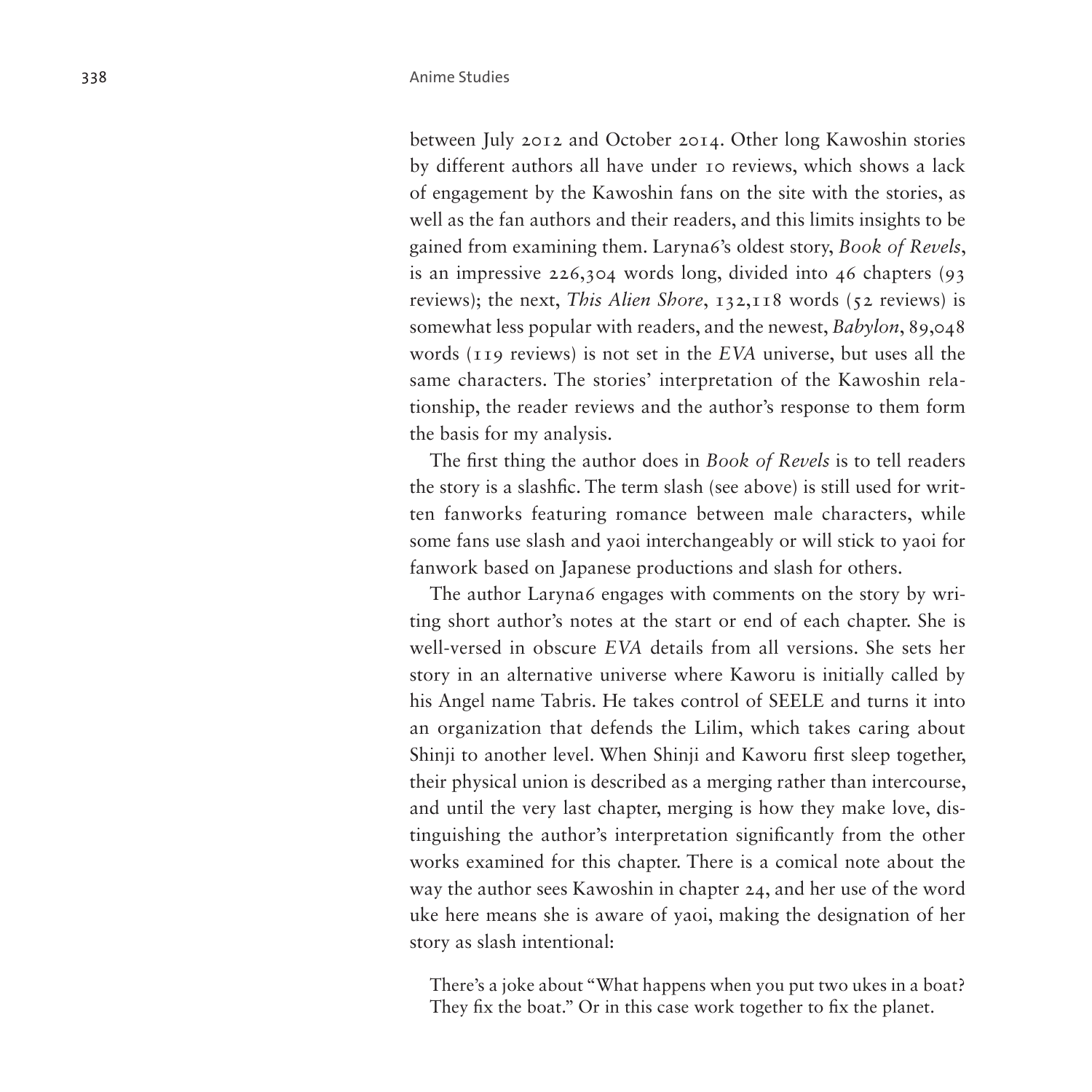The comments on the story are universally praising. The author's next story, *This Alien Shore*, takes inspiration from the various *EVA* manga series; it is a complicated, nuanced story where Kaworu comes over as needier than Shinji, and many readers comment that the story was so good it made them cry. The last story, *Babylon*, is set in an alternative universe in Victorian times, where Gendō and almost the entire cast of *EVA* participate in Satanic rites. Kaworu, again called Tabris, is a demon that keeps Shinji, who has cat ears, as a sex slave. In spite of the outlandish setting that does have some similarities with the dōjinshi examined in the next section (cat ears are a common trope and characteristic of uke characters), the story has a serious tone. The author explains controversial aspects of the story, like Shinji's age (chapter 4), as follows:

Note that in this time period in England, it was legal for a boy to marry . . . at fourteen, which is why Tabris set that as the minimum age at which someone could sell their soul . . .

I would have liked to examine a larger variety of Kawoshin stories on fanfiction.net, but surprisingly the longest ones with the most author/ reader engagement all have the same author. Also surprising is that she did not follow the yaoi convention of designating one character as uke and the other as seme, and apart from her story *Babylon*, Kaworu was not written as more dominant than Shinji. Given the high amount of reader engagement with her stories, my tentative conclusion is that the audience on fanfiction.net does not necessarily require this yaoi convention to enjoy Kawoshin stories. Now that *EVA* is going through a renaissance thanks to the recent Netflix adaptation, the number of stories fans share on this site will hopefully increase.

Coming then to Pixiv, on 13 July 2019, the site hosted 7,998 illustrations and manga (746 of those rated adult) and 2,530 novellas and novels (overwhelmingly in Japanese) with the tag 'kawoshin.' The site allows users to sort both categories by new/old, and is limited to the illustration and manga category, general or rated adult (R-18). Premium users who pay a monthly fee of 450 Japanese yen can further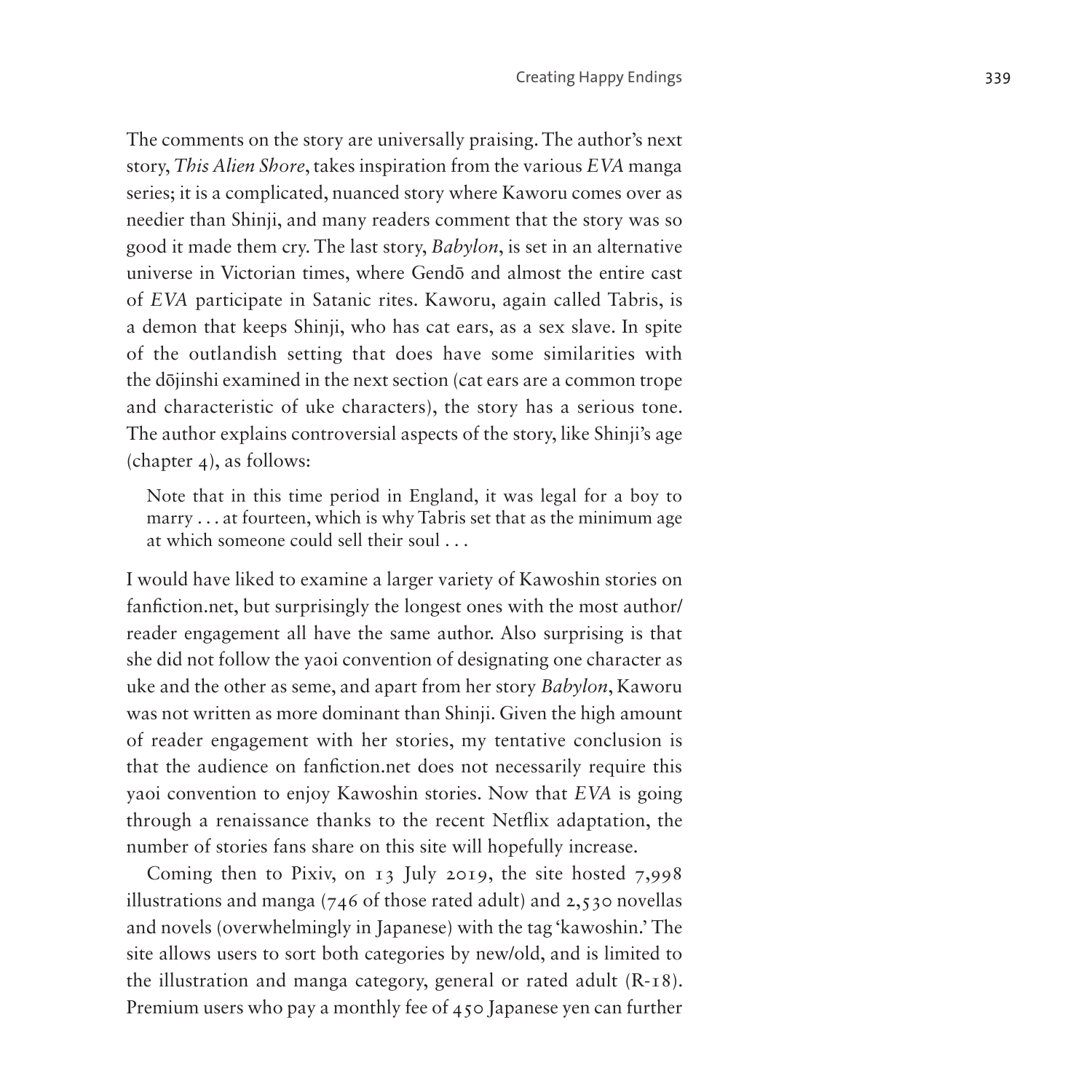sort by popularity, but for the purpose of this study, I will only discuss those that are public, similar to Noppe (2013), and visible to all non-paying users.

The oldest Kawoshin fanworks were uploaded in 2007, soon after the site went live, while the newest is from 11 July 2019 at the time of this writing. Users who are signed in can like and bookmark artist submissions, and get updates on serialized stories, manga as well as novels.

The level of skill of the artists in the illustration and manga categories varies, but most artists take great care to present their works as professionally as possible, with clean lines, often adding color and visual effects. Some are mere sketches, and many show both Kaworu and Shinji in romantic and sometimes sexual settings. A common theme is redrawing scenes from the first TV series in a way that focuses on the Kawoshin pairing, like replacing Rei with Kaworu in the famous scene where Shinji and Rei merge into each other, an alternative way of intercourse also described in one of the popular stories on [fanfiction.net.](http://fanfiction.net)

There are numerous stories in the illustration and manga as well as the novel categories that resurrect Kaworu or put the characters in alternative settings without Eva units or Angels, for example, turning them into normal high-school students. This is a common way for fans to rewrite favorite characters from SF, fantasy or action stories in which the characters' lives are in peril. Mundane settings are a manifestation of fans' desire for beloved characters to be safe and happy. There are numerous fan artists who focus exclusively on the Kawoshin pairing and who have gained thousands of likes on their works and a following of hundreds of users.

In some illustrations, Shinji is wearing women's apparel (sun dresses, ball gowns, bikinis, lingerie, bloomers, maid costumes and cat ears) or is depicted as a girl with short hair. A small minority of stories features him as being pregnant with Kaworu's child. This does not come as a surprise in a fandom context, and the same is true for the manga dōjin works on the scanlation site discussed below.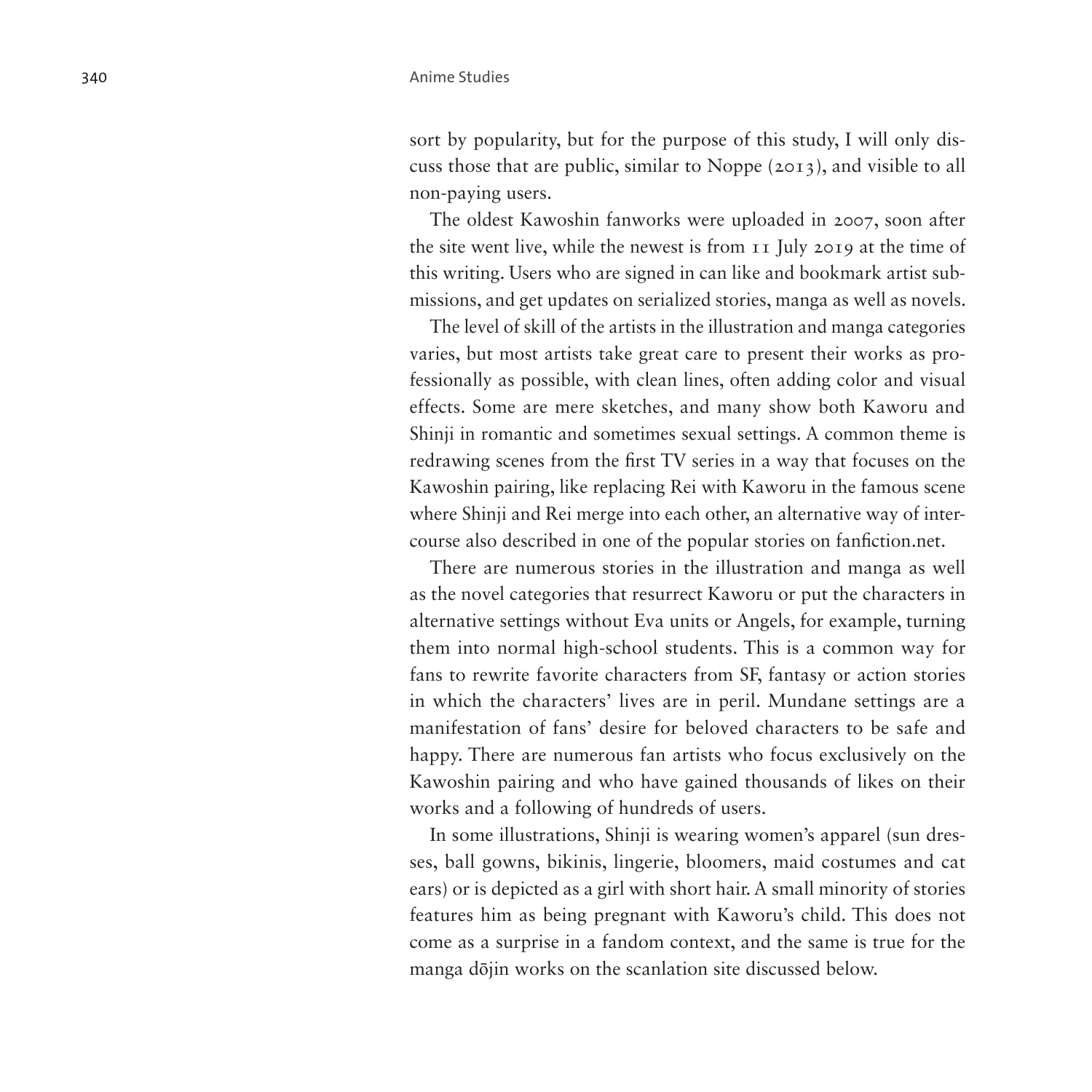In contrast to English-language fanwork archives, written stories on the Japanese-language site Pixiv are a minority, but not rare. The length of them varies, with some having only around a thousand characters, and many others tens of thousands of characters, the same length or longer as commercially available novels. Instead of leaving comments, fans can click a heart button, which functions like a like button on the SNS Facebook.

#### Kawoshin Fanworks on Dōjinshi Scanlation Sites

Scanlations are fan-made translations of manga and dōjinshi (subtitles on pirated anime episodes are called fansubs, fan-made voiceovers are fandubs). Many of these works are manga that have not been officially localized in many countries, and a number of scanlation sites employ an honor code: translators vow to take down their scanlation once a work is licensed in the language featured on the site.

Fan-made parody dōjinshi,<sup>[2](#page-14-0)</sup> however, have a very low chance of ever being localized, as they are neither legal nor official from inception, and in Japan, too, their creators operate in what is regarded as a gray zone, but again, technically illegal. Many publishers turn a blind eye on the trade in fanworks as a lively fan culture supports the manga industry at large, and because they can scout for new talent at dōjinshi direct sales events. Dōjinshi artists are understandably worried about losing control of the distribution of their works and never agreed to having them uploaded online publicly. Because of this, studying and especially quoting these works and the websites that uploaded them presents a moral dilemma for the researcher. But these works are important for the impact they have on the global Kawoshin fandom and cannot not be ignored when examining the proliferation of common tropes for the pairing, like Kaworu taking care of Shinji like a parent and a lover rolled into one, or Shinji's personal weaknesses being rewritten as feminine, often in a positive rather than derogative way. Foreign fans are grateful to these scanlation sites for

<span id="page-14-0"></span>2. In Japanese usage, the word parody does not refer to a funny, mocking reinterpretation of an original work, but merely means not original; the fanwork can be parody in the Englishusage meaning of the word, but isn't necessarily.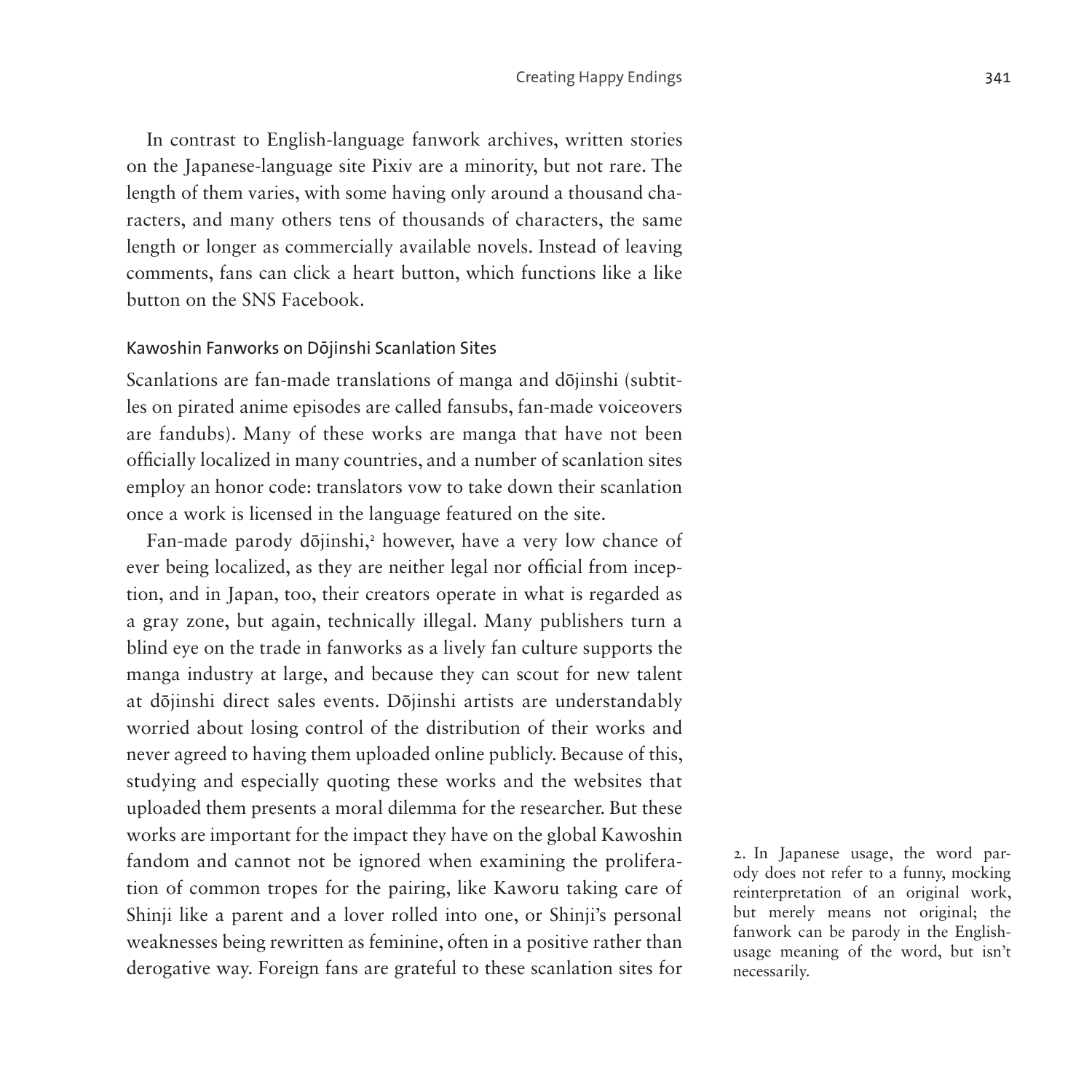providing access to works otherwise only available in Japanese and on the Japanese fan market. In addition to not naming the site to which these works are uploaded, I will not mention artist or circle names and obfuscate the titles by renaming the works, somehow similar to but different from the original. The commenters on these sites all use pseudonyms, which I will keep as these are also public and submitted voluntarily.

As mentioned above, stories available here rely entirely on the whim of fan translators as well as the dōjinshi to which they have access. Technically a pirate site, the artists whose content is uploaded do not have the legal clout required to protest and have their works taken down. The works discussed tend to be of the same generation as those on Pixiv and fanfiction.net, mainly from the 2000s to the late 2010s. I use the number of translation languages, as well as the number of comments each dōjinshi has, as a very rough measure of their popularity, and then discuss the most common tropes in these popular works in more detail.

On the most popular global, but mainly English, site I searched for Kawoshin works tagged as "Kaworu Nagisa x Shinji Ikari." There are 109 works to the date of writing, not all of them different, as some works are available in the original Japanese,<sup>[3](#page-15-0)</sup> English, Korean, Chinese, Spanish and Russian. A total of 78 results are in English, 14 in Japanese, 10 in Korean, three in Chinese, two in Spanish and one in Russian. The site has yaoi dōjinshi in more languages, but not for the Kawoshin pairing.

Among these 109 works, it is difficult to gauge for popularity as the site doesn't have any filters that allow sorting for this purpose. It does have a comment section, and checking the amount of comments as well as what readers say gives some idea of the popularity. I read all 78 works and looked at how lively the reader interaction in the comments was, when picking the examples discussed here.

The first dōjinshi scanlation I chose is *Fooling around in the Bath*  (title altered), which was uploaded to the site in 2017 (date of creation

<span id="page-15-0"></span><sup>3.</sup> These scans are called 'raws' and are meant for fans who don't want to wait for a translation.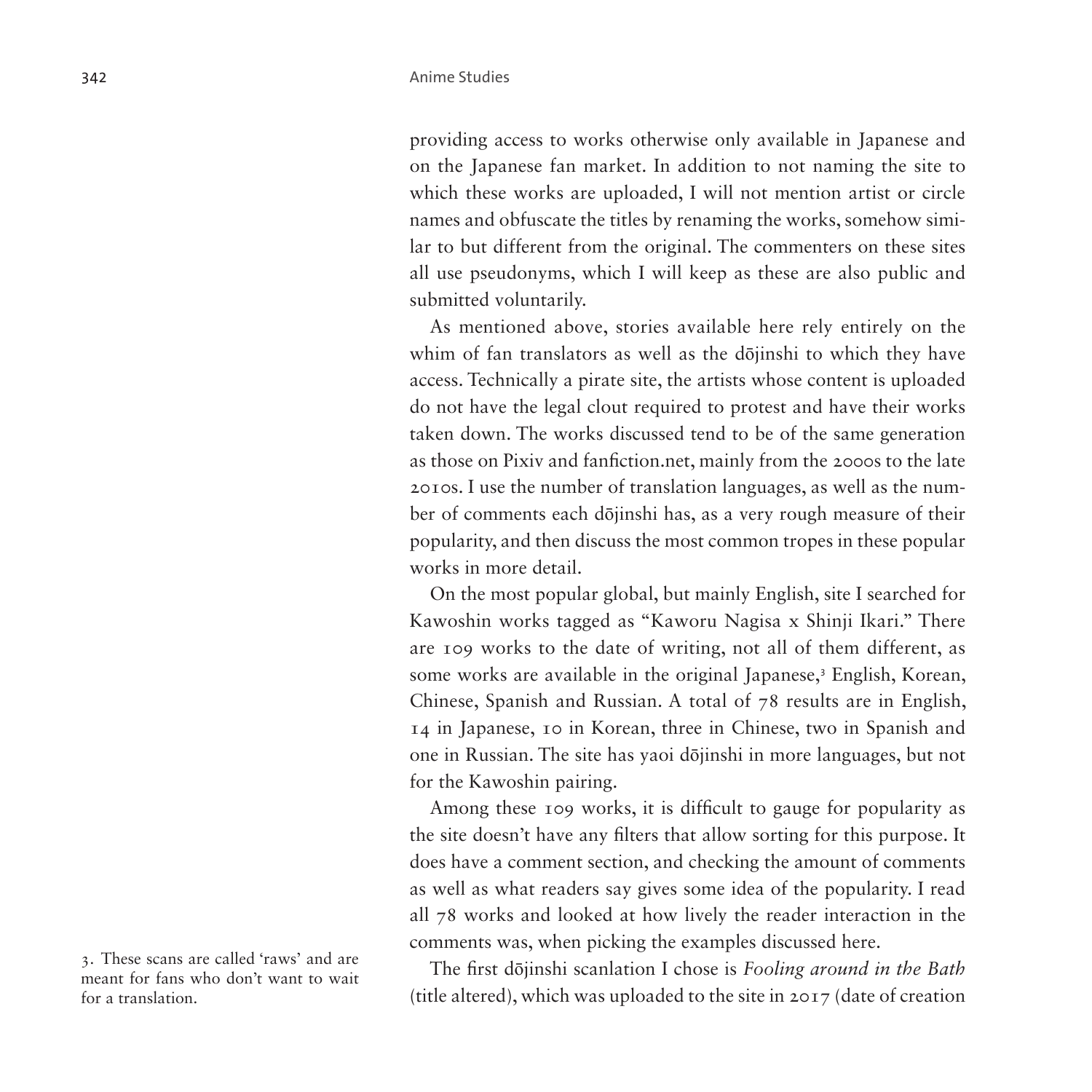unknown) in three languages. The site has a page with the original Japanese raws (not translated, this page has seven comments in English by fans who enjoyed the pictorial content of the scans without fully understanding the story) and the English  $(I_4$  comments in English) and Korean scanlations (12 comments in Korean). Bath stories form a small but fairly popular subgenre among Kawoshin stories on both the scanlation site and Pixiv, which is to be expected as Kaworu and Shinji get closer in the first TV anime series while having a bath together in a communal bath house, or *sentō*, complete with a picture of Mount Fuji on the wall. This is a scene in which Shinji tells Kaworu he has to go to bed, to which Kaworu immediately responds, "With me?" Shinji reacts flustered, and they do not end up in the same bed, but many fans like to imagine they did and create their own stories accordingly. On the scanned cover of *Fooling around in the Bath*, Shinji is featured alone in contrast to the vast majority of Kawoshin dōjinshi that have a cover with both characters. Shinji is covered in foam and has a yellow rubber duck bath toy between his legs. From the first page, Kaworu and Shinji are not in a sentō, but the average Japanese bathtub in an apartment, with Shinji sitting in front of Kaworu, leaning into his chest. They engage in frottage and anal sex, with graphic depictions of both, and there is no mention of any of the life-and-death situations or philosophical issues otherwise so prevalent in *EVA*.

In the comments, readers interpret Shinji being the receptive partner during anal sex as getting "filled with love," and contrast the original story, expressing their delight that nobody dies. On the cover of another dōjinshi entitled *Bath Lovey-Dovey Time*, rated R-18, Kaworu and Shinji are both featured, with a rubber duck, and in the same position as they are in *Fooling around in the Bath*. This scanlation is only available in English, with 15 comments; it was also uploaded to the site in 2017, but originally published in 2014 (date printed on the back cover). In contrast to the first where there is only the bath scene, this one features other young *EVA* characters, albeit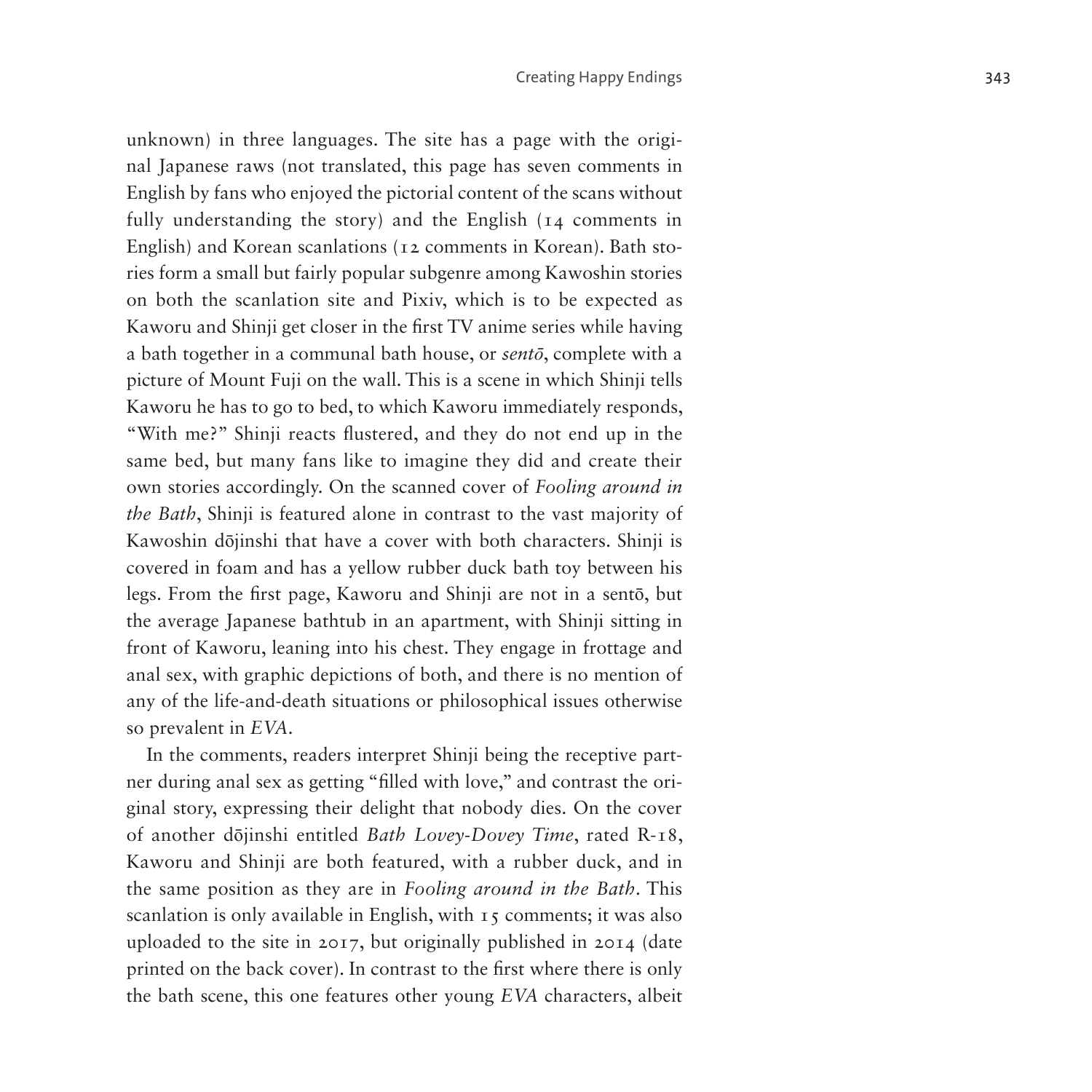in a light-hearted fashion and without scenes or dialogue referring to battle, violence and potential death.

As mentioned previously, many fans enjoy the idea of Shinji getting his needs fulfilled and filling him with love. In most dōjinshi, the shape of 'love' used to fill Shinji up is Kaworu's penis and sperm. One popular story, with 31 comments in English, gives Shinji three Kaworus in a foursome where only Shinji is the uke, filled by the Kaworu from the first TV series, the Q version (2012) and Sadamoto's manga series (1995−2014). To readers unfamiliar with yaoi and BL, the equation of love with sex might seem unrealistic, naïve, dangerous and even comical, but yaoi, and to a somewhat lesser extent its commercial cousin BL, hardly ever presents realistic scenarios, and its fans rarely assume that it does. What is depicted is an ideal, a fantasy of perfect intimacy, where romantic love and sexual intercourse are synonymous.

There are more bath scenes in stories that don't feature a bath or a rubber duck prominently on the cover. In *Hubris*, published in 2013 and uploaded to the site in 2014 (in English and Korean), Shinji is self-conscious about what he said to Kaworu, and while he battles inner turmoil, he ends up fainting in the bath. There are 20 comments on the English version (22 on the Korean), including many requests for a sequel as there is a masturbation scene in the story, but no full intercourse, no metaphorically getting filled with love and thus no closure. Another story uploaded in 2014 and with several bath scenes is *My Secret Hole Condition*, which does depict full intercourse and wins wild praise from fans in the comments for a dash of comedy in the panel where Kaworu calls his penis his Lance of Longinus, which he fully intends to insert into Shinji's "central dogma." Comedy through parody plays an important role in these fanworks to defuse the gravity of the conclusion of the original series. In some stories, Shinji displays confusion about his sexual orientation and is still attracted to Rei and Asuka, but since only Kaworu enthusiastically likes him back, he invariably surrenders to his attraction to Kaworu. Another common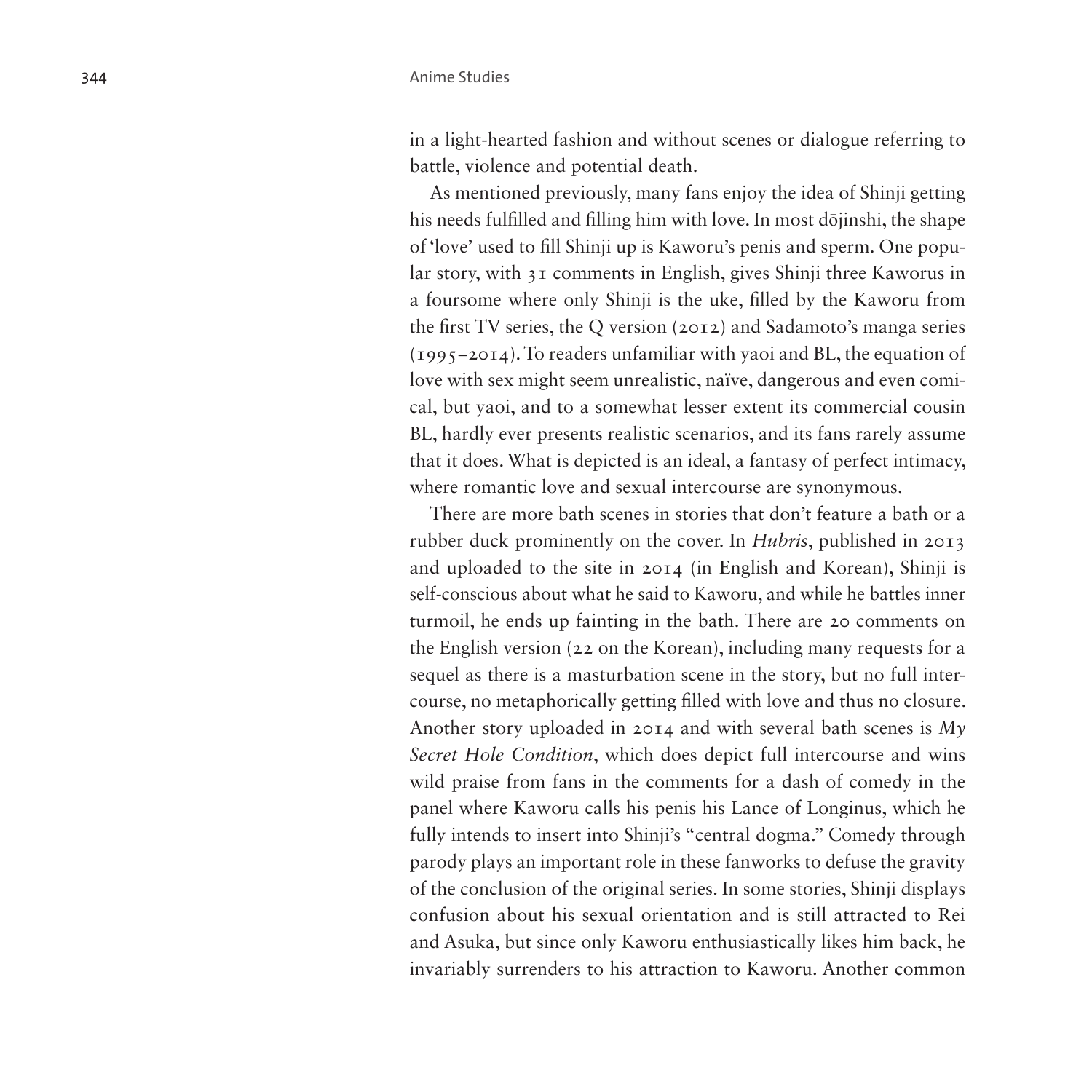trope is that, as a non-human (tagged as *jin*-*gai*, other than human, lit. outside of human, a tag also used on Pixiv), Kaworu displays an unabashed attitude toward physical pleasure, frequently encouraging Shinji to engage in it too, by calling it natural for humans, the children of the Lilim. Using persuasive lines like "This is just a part of human physiology, it can easily be dealt with" would sound like a predator grooming a younger boy in a more realistic genre, but among the 109 Kawoshin scanlations on the site, there wasn't a single one which drew the dynamic as clearly abusive.

While variations can be found in many Kawoshin works, the above-cited line is from the dōjinshi *Take Me Up to the Moon* (2015). This story also includes a bath scene and an inside joke where "thermal expansion" is used as a metaphor for an erection. Like the fanworks on Pixiv, some dōjinshi completely divorce the characters from the series' setting, placing them in mundane or school settings with no mention of the *EVA* universe at all, but about nine in ten do not, which allows for canon references. There are some works with allusions to the bad end the couple have in the series, but these tend to be vague. To quote one example, Kaworu tries to persuade Shinji to sleep over after they have already had intercourse, and Shinji declines, saying, "There's always tomorrow." Kaworu smiles, and Shinji reconsiders, staying over after all. This can be read as Shinji merely being unable to resist Kaworu's charm, but it adds a layer of pathos for fans of the series, aware that in the series Kawoshin have no future and will not have a happily-ever-after (*No Title*, R-18, 2010, English scanlation uploaded to the site in 2016).

Among the works on the site, there was just one that ends according to canon, *Overbeam* (2013, uploaded to the site in 2015). After Kaworu and Shinji have intercourse, Shinji is called to his Eva unit, and Kaworu is identified as the humanoid Angel he has to, and does, destroy. The dōjinshi contains three fully black pages after Kaworu is gone, depicting Shinji's emotional state, as well as expressing the fan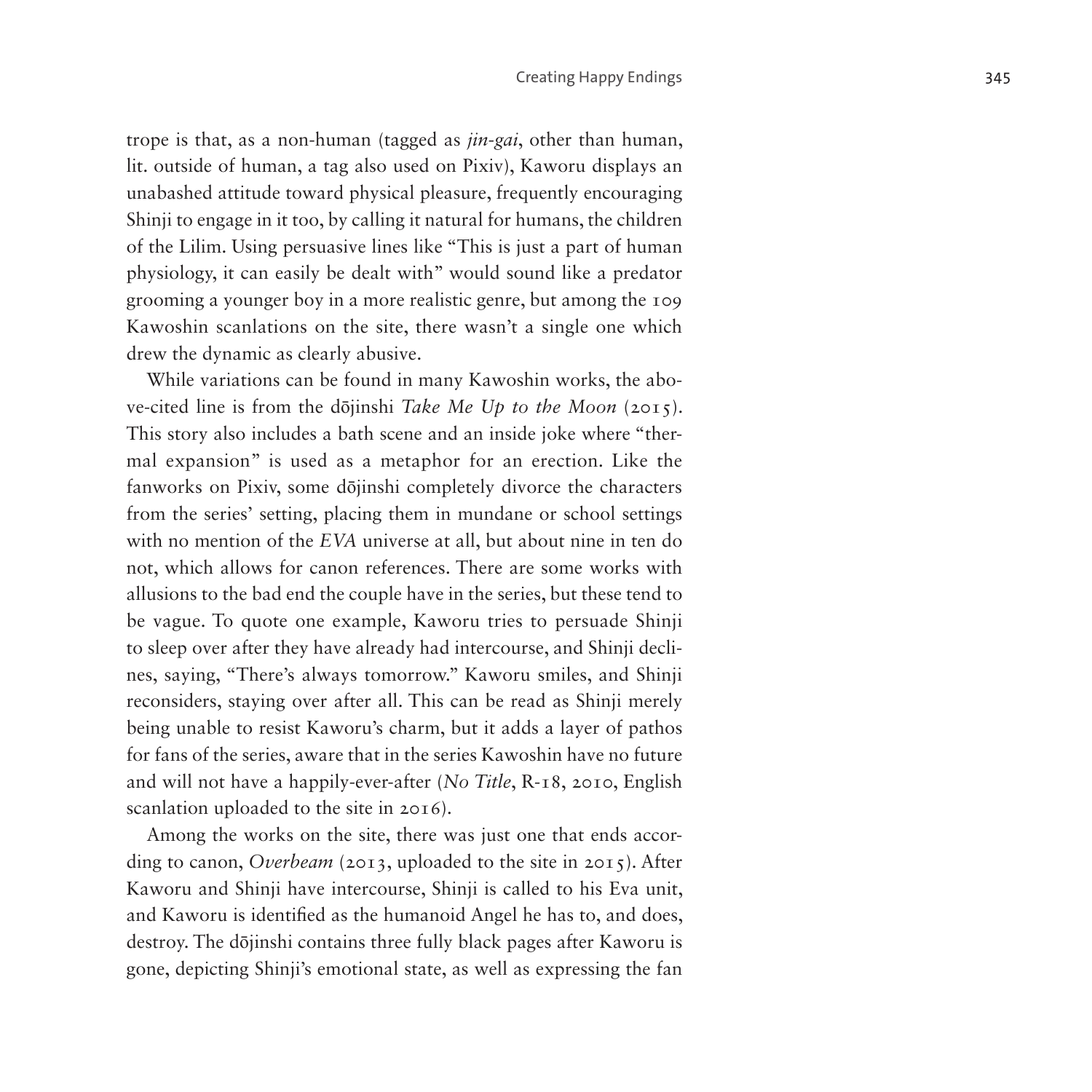artist's reaction to *EVA*'s devastating end. The artist is also active on Pixiv, where the work has only two wordless comments, yet 1,841 people to date have liked it, and over 78,000 have viewed it. In contrast, on the scanlation site, there are 34 comments in English, many of which express admiration and gratitude to the artist, although she may never see these comments. The scanlation site has no view number, but as with all sites, most readers and viewers will read without ever leaving a comment, and the amount of people who have read the manga on the scanlation site is without a doubt by several digits higher than the amount of comments.

### **Discussion**

This chapter is an attempt to analyze the many ways in which Kawoshin fans rewrite the characters, and the way in which readers of these fanworks react to them. The amount of engagement within *EVA* fan communities concerning these fanworks can tell us much about to what extent and in what ways fans are invested in the source text, the characters within the source narrative and the characters themselves, taken out of their narrative setting even if not completely divorced from it. Unsurprisingly, most fans prefer fanworks in which both Shinji and Kaworu are alive, as well as works in which they are relatively healthy and happy. Many works have a light-hearted tone and can be categorized as 'slice of life' stories, where the terrifying occurrences of the original work are glossed over or omitted.

During my analysis, I found that I could not easily apply the exact same method to all three websites equally and had to adapt parameters accordingly. Like Nele Noppe, who examined the websites DeviantART and Pixiv for her work on transcultural fannish interactions, I found Pixiv the least accessible. As Noppe points out, getting reliable data from Pixiv as a researcher is a challenging endeavor (2013: 150), and among the three sites I looked at I found it the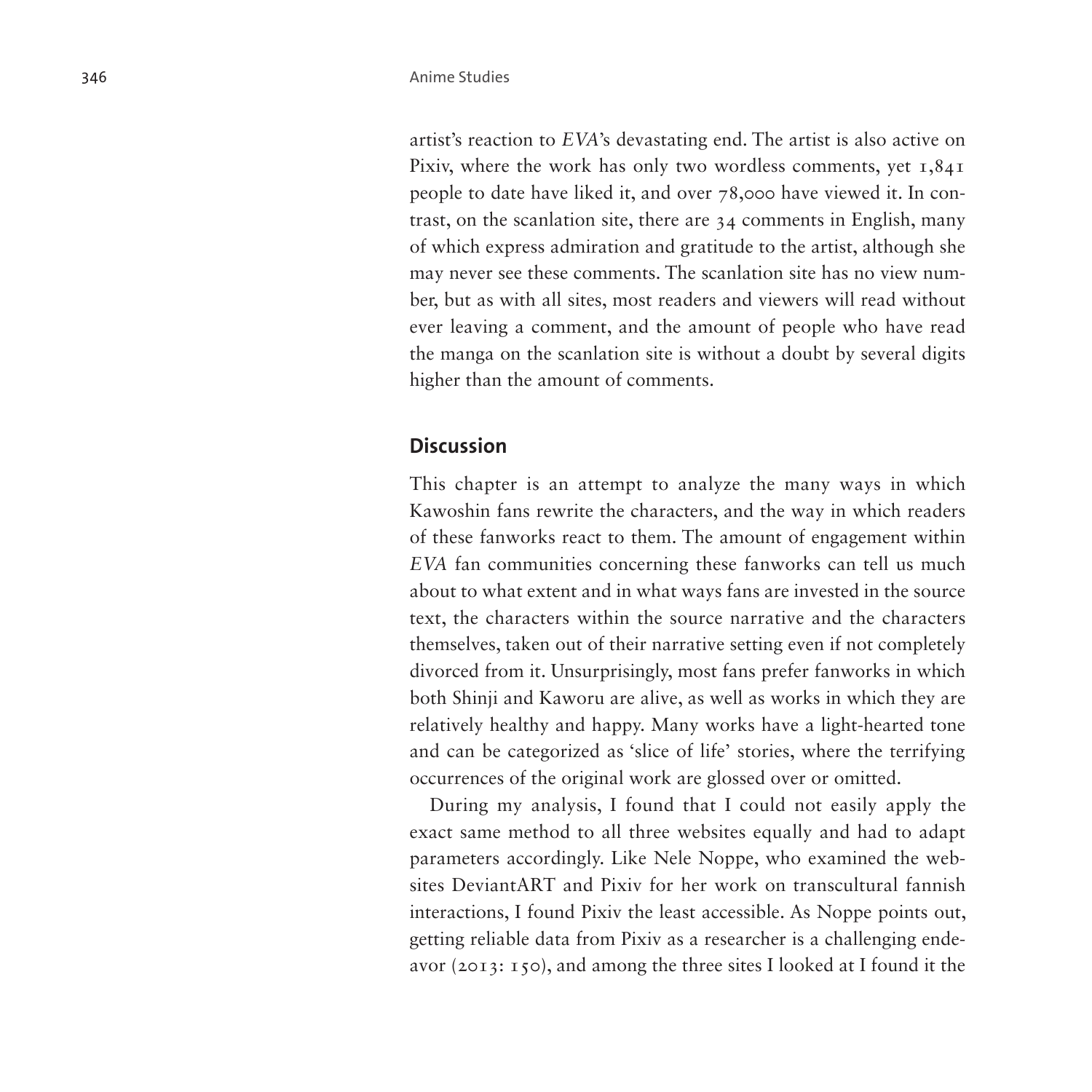least useful to draw any kind of conclusion about tropes and trends in the way fans create and consume Kawoshin stories. There is no option to filter fanworks by popularity. Many stories have little to no comments and see very few reader interactions, posing a problem because these interactions form the brunt of my useable, collected data. Noppe noticed the same, while also pointing out that the comments on Pixiv don't necessarily say anything about the popularity of a work. While Pixiv is unfortunately resistant to effective data gathering and thus challenging when undertaking fandom research, the site does feel welcoming to fan creators and their audiences. The site also features its own fandom dictionary, with a treasure trove of details on popular characters and pairings, and has more features that make it attractive for the average user.

Another method considered but abandoned was going through all the catalogues of the annual Comic Market since the airing of *EVA*. Yukari Fujimoto employed this method when looking at *NARUTO* yaoi fandom (2013: 173, 181–187). The Comic Market is held twice a year in Tokyo, and it is the largest dōjinshi direct sales event in the world. Its catalogue would yield clues to how many fan clubs, or 'circles,' have sold Kawoshin dōjinshi, but it would be incomplete and inconclusive given that certain circles are cryptic about the kinds of works they will sell, and not all dōjinshi are sold at the Comic Market. Morever, it would yield only quantitative data and virtually nothing qualitative, little about the content of the stories and nothing about buyers'/readers' reactions and interaction with the fan artist/ author and each other.

Given the limited scope of the websites researched, as well as the difficulties when trying to gather data on Pixiv and to a lesser extent on fanfiction.net, further research is required. A follow-up study of the most prevalent tropes that is statistically valid can be conducted within a generous time frame at the Yoshihiro Yonezawa Memorial Library in Tokyo, with access to all the Kawoshin dōjinshi in their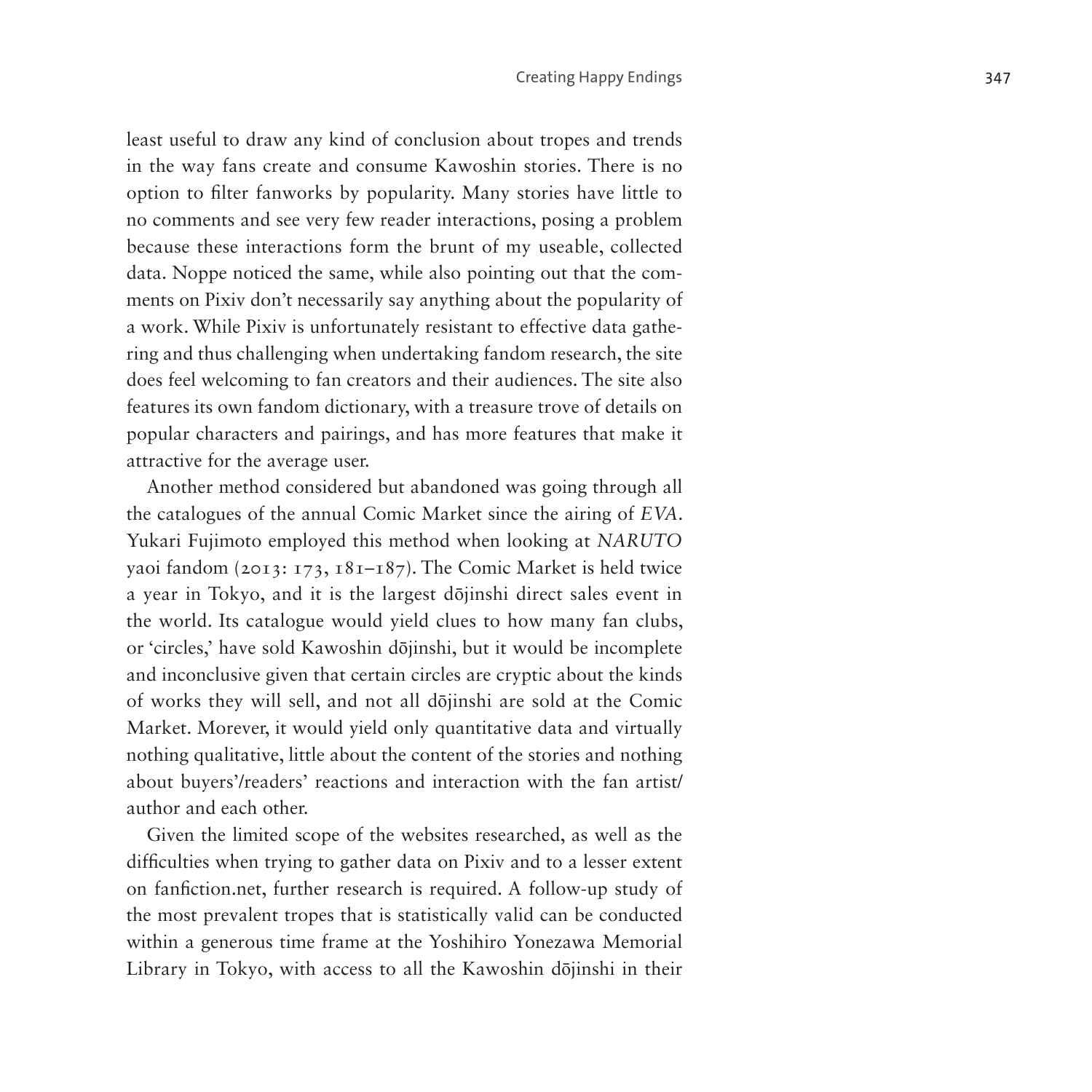collection. But such a follow-up study can only illuminate how fan artists and authors redraw and rewrite the pairing, and it would not include reactions from fans to these stories and thus be qualitatively different from this chapter.

Fan creators often use their stories as attempts to create a happy ending for Kawoshin, and popular dōjinshi show that, barring exceptions, Kaworu, as the more dominant character in the pairing, is also the more nurturing, guiding and supporting, meeting the emotional needs of Shinji, who at age 14 still needs his parents, but who has a cold father in Gendō and a mother who is long dead.

It is possible to interpret Kaworu's feelings for Shinji, including his eventual self-sacrifice, as motherly. And yet, this does not form any obstacle for writing Kawoshin in a romantic and sexual way, not realistically, but as idealized romance. The tenderness and care with which Kaworu approaches Shinji, bolstering his lacking self-esteem, and the two then falling in love, especially within a narrative created by mostly female artists for a mostly female audience, is in line with what Radway discussed first in 1983: that female romance readers look for nurturing qualities in the fantasy object of the male hero, qualities that are very much like those of a mother, but packaged as a good looking man, which fits yaoi as a subgenre of romance fiction for a mainly female audience. Shinji is usually the uke in fan narratives, and as the main character, easy for fans to identify with or project onto. Shiori Shimomura's yaoi survey showed that more than three times as many readers identify with the uke than with the seme (2006: 164), and the Hanamura Henshūbu guidebook on how to write successful BL stories recommends making the point-of-view character the uke (2004: 104). However, as mentioned above when discussing works on fanfiction. net, readers there don't require the yaoi conventions of seme and uke to enjoy Kawoshin stories. Kaworu can be nurturing as a lover without necessarily being dominant.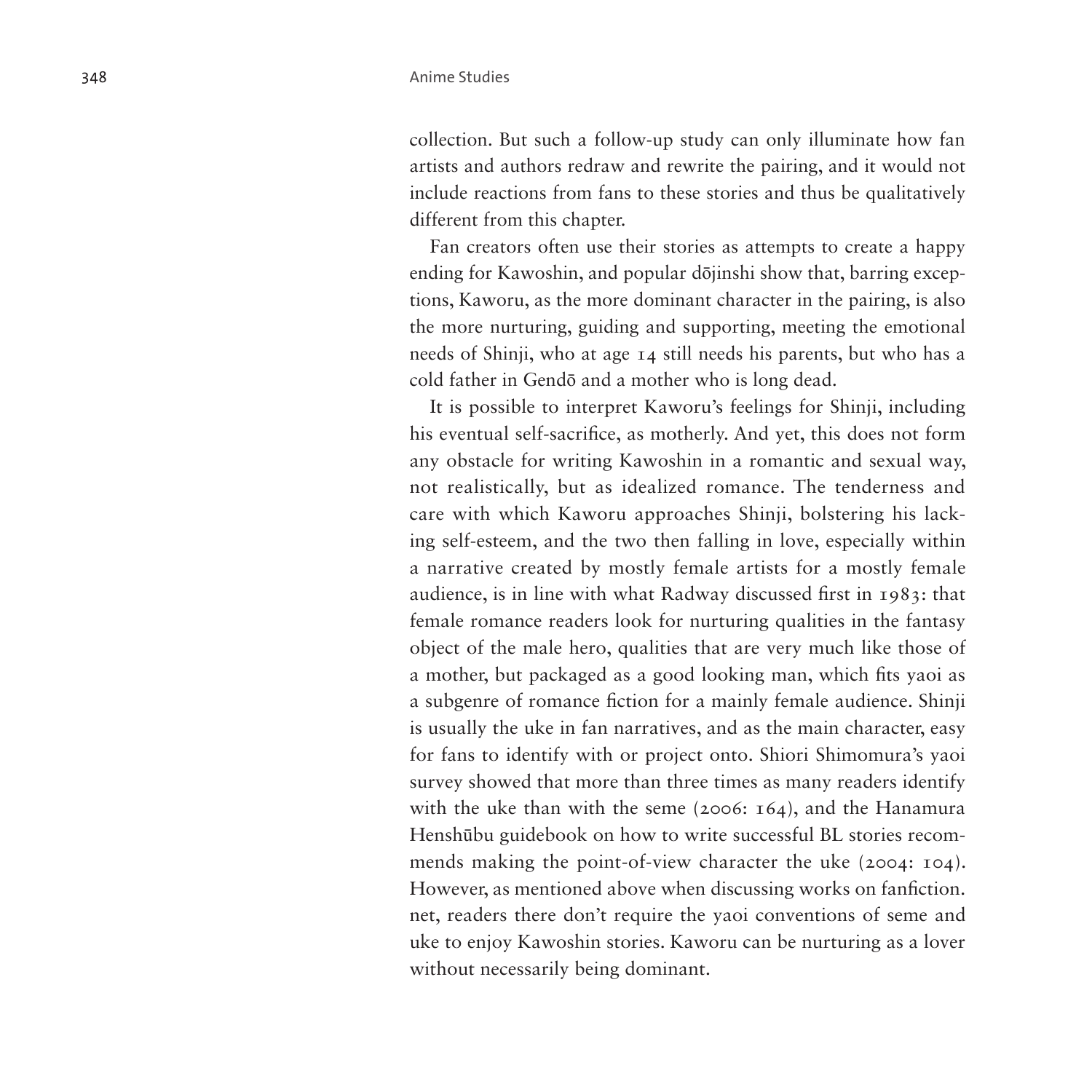On the scanlation site, where the fans cannot directly interact with the author and don't know the identity of the site's contributors of pirated content, fans engage with one another and have conversations in the comments, most of them full of praise for the Kawoshin work on the same page. These conversations are what Patrick Galbraith (2015) called "moe chat." He conducted fieldwork between 2006 and 2007 in Japan, with Japanese fans, and the moe talk on which he focuses is fans discussing yaoi face to face, which he distinguished from moe chat, that is, online talk on websites  $(2015: 157-158)$ . Moe means to burn (with passion), which in the case of yaoi fans, signifies affective behavior toward an imagined male/male couple (ibid.: 156). Galbraith observed fans shrieking and clapping and expressing their excitement in other ways during moe talk (ibid.: 159). In my study, something similar was apparent in the comments section of the technically illegal scanlation site, where fans expressed their affection not just in text conversation like on the more regulated fanfiction.net, but with images or animated gifs of fiery flames and nosebleeds, the latter being a manga and anime convention signifying acute arousal. Below are some examples of comments that function as moe chat, expressing readers' love for the pairing and the way in which fan artists and authors rewrite and redraw their relationship, but often also the original work:

oh god I feel like crying, I did not come here for the feels man, all I wanted was some good fornication ;A; (Usagina, 2014)

#### OH MY FREAKIGN (sic) GOSH, FULL COLOR R-18 KAWOSHIN DJ. WHAT A TIME TO BE ALIVE (suomynonA, 2014)

Son of a bitch, how could you. The first Kaworu/Shinji I've read in how many years and this depressing shit of a doujinshi made all the depressing shitty feelings that come with reading/watching the depressing shit of a masterpiece that is Evangelion come rushing back like a motherfucker. Fuck my life. Ugh, brilliant. (minisoysquares, 2015)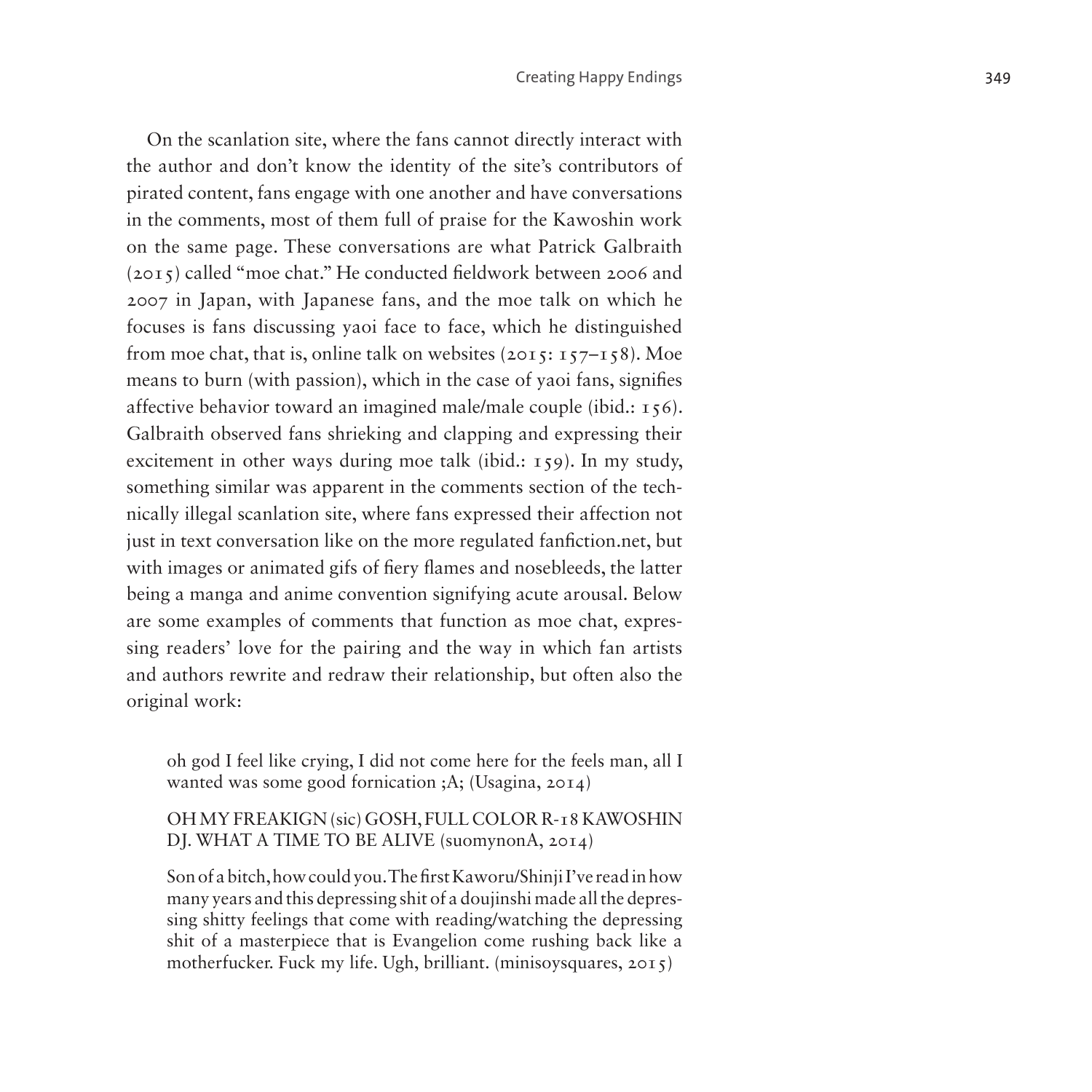Aw I thought they were gonna fuck on the piano (catmerchant, 2016)

Reply from Maria (2016): It happened in another DJ and that was a wonderful thing XD

My heart . . . So much moe! (Moe Mami, 2017)

It is very rare for a comment on any of the sites to be negative. Fans focus on their common likes, using sexually tinted language they may not be able to frequently use offline, and expressions people outside of the Kawoshin fandom may not understand.

This chapter shows that, by and large, yaoi fan creators as well as fan audiences tend to avoid a head-on engagement with the life-or-death situations in which the *EVA* canon places their favo rite characters, but some artists do go there, writing long romantic Kawoshin narratives in which they, and the readers, still have to brace for the worst in spite of being in their more comfortable, escapist fandom space. For as difficult to understand as *EVA* is, part of its legacy is giving the global fujoshi fandom a pairing that has brought female fans together and allowed them to turn Kawoshin into something that within their world has become a pairing many are familiar with, love and will continue to write stories about with the encouragement and support of likeminded fans.

Lastly, anime fandom and in particular SF anime fandom is still regarded as a nerdy, mostly masculine, pursuit, and from my own experience working in academic circles the field of Anime and Animation Studies is also male-dominated and does not reflect the diversity of the audience nor what moves audiences. Works that are now considered mainstream and classics in the genre, like *EVA* , have a demonstrably large number of female fans who engage passionately with the source material. Anime Studies from a feminist perspective is as yet an insufficiently explored area of research, and this chapter is a small contribution to a body of research that will hopefully continue to grow.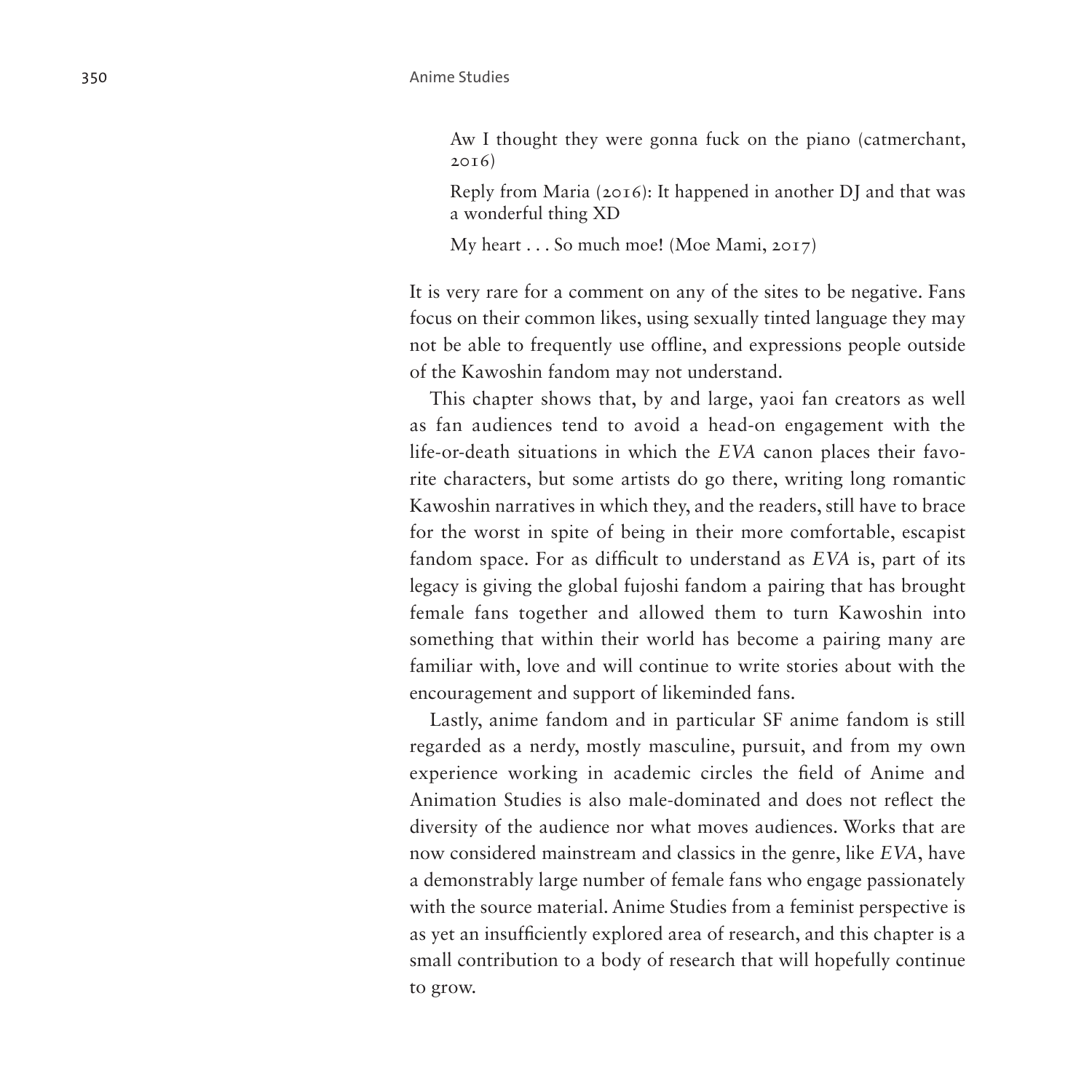## **References**

Bauwens-Sugimoto, J. (2014). Manga Studies #3: On BL Manga Research in Japanese. comicsforum.org, n.p. Retrieved from: [https://comicsforum](https://comicsforum.org/2014/07/29/manga-studies-3-on-bl-manga-research-in-japanese-by-jessica-bauwens-sugimoto/) [.org/2014/07/29/manga-studies-3-on-bl-manga-research-in-japanese-by](https://comicsforum.org/2014/07/29/manga-studies-3-on-bl-manga-research-in-japanese-by-jessica-bauwens-sugimoto/) [-jessica-bauwens-sugimoto/](https://comicsforum.org/2014/07/29/manga-studies-3-on-bl-manga-research-in-japanese-by-jessica-bauwens-sugimoto/)

\_\_\_\_\_\_\_ & N. Renka. (2013). Fanboys and Naruto Epics: Exploring New Ground in Fanfiction Studies. In J. Berndt and B. Kümmerling-Meibauer (eds.), *Manga's Cultural Crossroads* (pp. 192–208). New York: Routledge.

- Fermin, T. (2013). Appropriating Yaoi and Boys Love in the Philippines: Conflict, Resistance and Imaginations through and beyond Japan. *EJCJS*, n.p. Retrieved from: [http://www.japanesestudies.org.uk/ejcjs](http://www.japanesestudies.org.uk/ejcjs/vol13/iss3/fermin.html) [/vol13/iss3/fermin.html](http://www.japanesestudies.org.uk/ejcjs/vol13/iss3/fermin.html)
- Fujimoto, Y. (2013). Women in NARUTO, Women Reading NARUTO. In J. Berndt and B. Kümmerling-Meibauer (eds.), *Manga's Cultural Crossroads* (pp. 172–191). New York: Routledge.
- GAINAX. (2008). *All about Nagisa Kaworu a Child of The EVANGELION*. Tokyo: Kadokawa.
- Galbraith, P. W. (2011). Fujoshi: Fantasy Play and Transgressive Intimacy among "Rotten Girls" in Contemporary Japan. *Signs*, 37(1), 211–232.
	- \_\_\_\_\_\_\_. (2015). *Moe* Talk, Affective Communication among Female Fans of Yaoi in Japan. In M. McLelland et al. (eds.), *Boys Love Manga and beyond, History, Culture, and Community in Japan*  (pp. 153–168). Jackson, MS: University of Mississippi.
- Hanamura henshūbu (2004). *Bōizu rabu shōsetsu—moe no tsutaekata*. Tokyo: Hakusensha.
- Herring, S. C. (2004). Computer-Mediated Discourse Analysis: An Approach to Researching Online Behavior. In S. A. Barab, R. Kling and J. H. Gray (eds.), *Designing for Virtual Communities in the Service of Learning* (pp. 338–376). Cambridge: Cambridge University Press.

Jenkins, H. (1992). *Textual Poachers*. New York: Routledge.